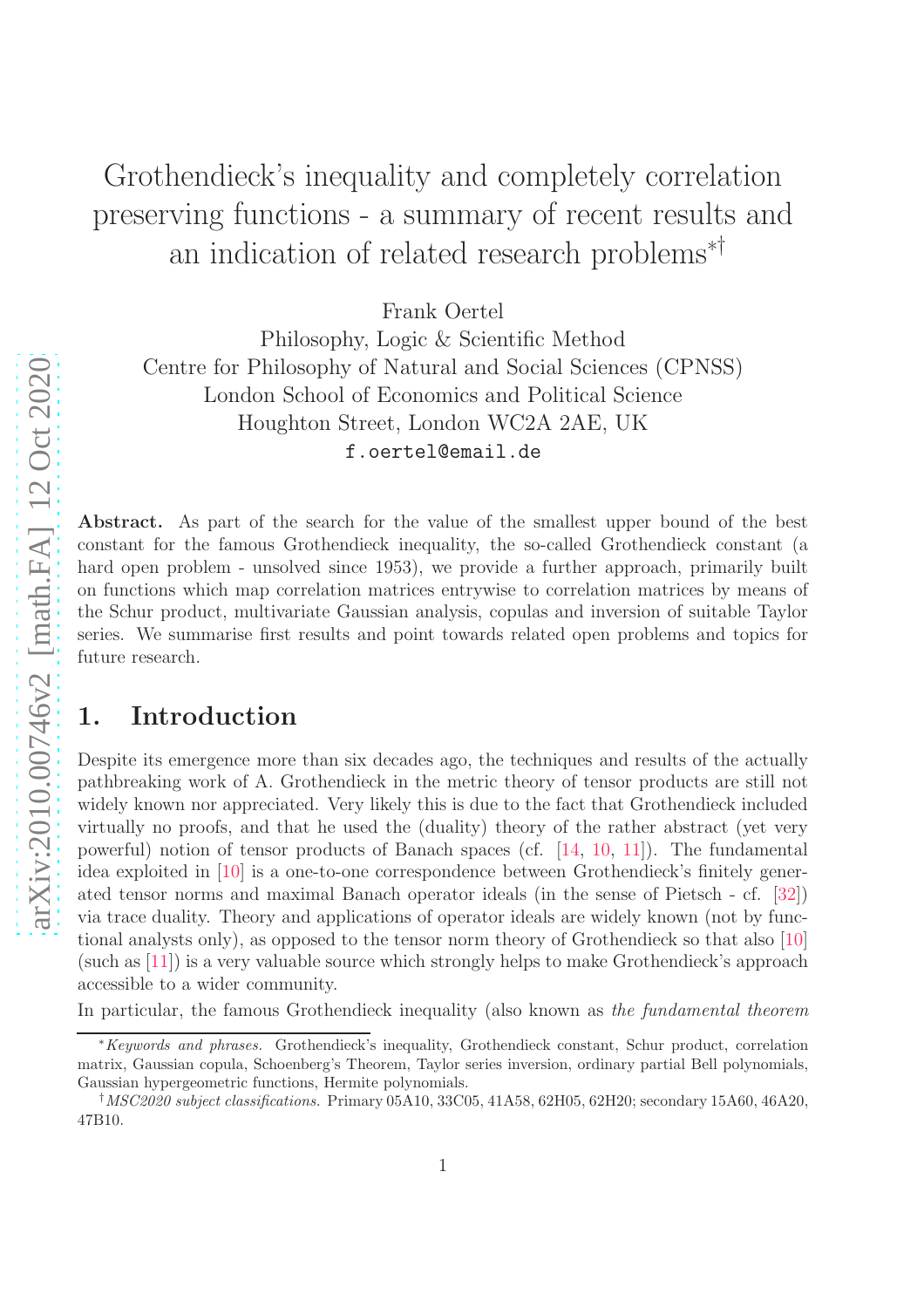of the metric theory of tensor products), published in Grothendieck's famous paper [\[14\]](#page-18-0) had a profound influence on the geometry of Banach spaces and operator theory in the 1970s and 1980s. Meanwhile, in addition to this impact, Grothendieck's inequality exhibits deep applications in different directions (including theoretical computer science, computational complexity, analysis of Boolean functions, random graphs (including the mathematics of the systemic risk in financial networks, analysis of nearest-neighbour interactions in a crystal structure (Ising model), correlation clustering and image segmentation in the field of computer vision), NP-hard combinatorial optimisation, non-convex optimisation and semidefinite programming (cf. [\[15\]](#page-18-3)), foundations and philosophy of quantum mechanics, quantum information theory, quantum correlations, quantum cryptography, communication complexity protocols and even high-dimensional private data analysis (cf. [\[12\]](#page-18-4))! Also in these fields it offers many challenging related open questions.

The interest in Grothendieck's work revived when J. Lindenstrauss and A. Pelczyński recast its main results in the more traditional language of operators and matrices (see [\[23\]](#page-18-5) and [\[11,](#page-18-2) Theorem A.3.1]) which is also the basis of our own research. A slightly bit modified version of this rewritten version of Grothendieck's inequality reads as follows (cf. [\[13,](#page-18-6) Lemma 2.2]):

Grothendieck's Inequality (Lindenstrauss-Pełczyński style). Let  $\mathbb{F} \in \{ \mathbb{R}, \mathbb{C} \}$ . There is an absolute constant  $K > 0$  such that for any  $m, n \in \mathbb{N}$ , for any  $m \times n$  matrix  $(a_{ij})$  with entries in F, any F-Hilbert space H and any vectors  $u_1, \ldots, u_m, v_1, \ldots, v_n \in H$  of norm = 1 the following inequality is satisfied:

$$
\Big|\sum_{i=1}^m \sum_{j=1}^n a_{ij} \langle u_i, v_j \rangle_H \Big| \leq K \sup \Big\{ \Big| \sum_{i=1}^m \sum_{j=1}^n a_{ij} p_i q_j \Big| : |p_i| = 1 = |q_j| \, \forall i, j \Big\} \, .
$$

The smallest possible value of the corresponding constant  $K$  is called the *Grothendieck con*stant  $K_G^{\mathbb{F}}$ . The superscripts  $\mathbb R$  and  $\mathbb C$  are used to indicate the different values in the real and complex case. The complex constant is smaller than the real one, since (cf. [\[22,](#page-18-7) [33\]](#page-19-1)):

#### Theorem.

$$
K_G^{\mathbb{C}} \leq e^{1-\gamma} < \frac{\pi}{2} < K_G^{\mathbb{R}} \leq \sqrt{2} \, K_G^{\mathbb{C}} \, ,
$$

where  $\gamma := \sum_{n=2}^{\infty} (-1)^n \frac{\zeta(n)}{n} = -\Gamma'(1) \approx 0,577215664901533...$  denotes the Euler-Mascheroni constant.

Computing the exact numerical value of the constants  $K_G^{\mathbb{R}}$  and  $K_G^{\mathbb{C}}$  is still an open problem (unsolved since 1953). Here, our own research activities are attached. We look for a general framework (primarily build on methods originating from (block) matrix analysis (cf. [\[19\]](#page-18-8)), multivariate statistics with real and complex Gaussian random vectors, theory of special functions, modelling of statistical dependence with copulas and combinatorics, whose complexity increases rapidly in dimension, though) which allows us either to give the value of  $K_G^{\mathbb{R}}$ , respectively  $K_G^{\mathbb{C}}$  explicitly or to approximate these values from above and from below at least. Surprisingly, our approach - which in particular allows a short proof of the real Grothendieck inequality, even with Krivine's upper bound of  $K_G^{\mathbb{R}}$  - confronts us strongly with the question whether the seemingly non- avoidable combinatoric complexity actually allows us to determine the values of  $K_G^{\mathbb{R}}$ , respectively  $K_G^{\mathbb{F}}$  explicitly, or not (cf. research problem 7.1) below).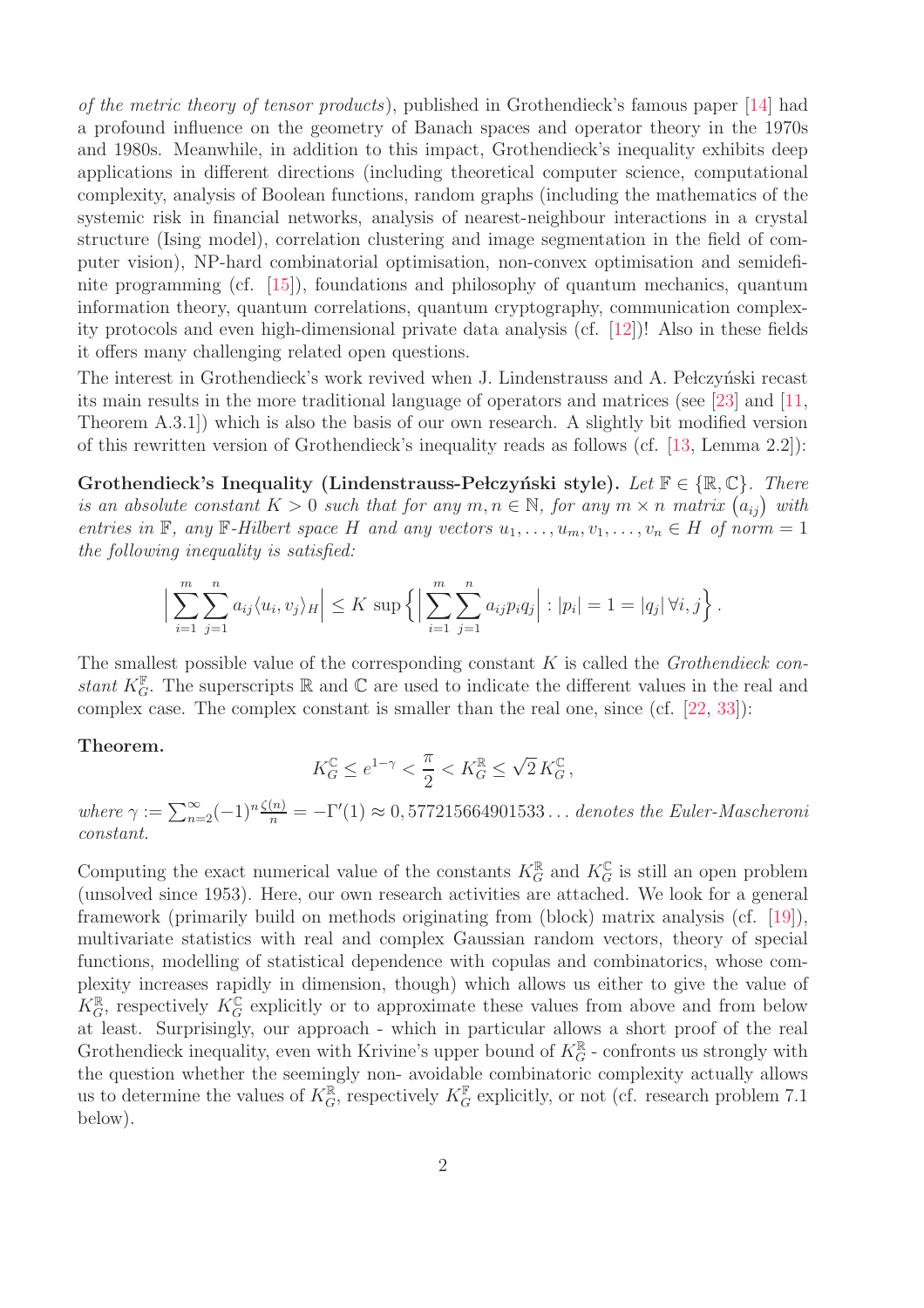As usual,  $\mathbb{N}_0 := \mathbb{N} \cup \{0\}$  denotes the set of all non-negative integers. Additionally, for any  $k \in \mathbb{N}$ , we put  $\mathbb{N}_k := \{n : n \in \mathbb{N} \text{ and } n \geq k\}$ . In the case of finite-dimensional Hilbert spaces Grothendieck's inequality in matrix form is given by the following well-known result:

**Theorem.** Let  $\mathbb{F} \in \{ \mathbb{R}, \mathbb{C} \}$ . Then for any  $d \in \mathbb{N}$  there is a constant  $K(d) > 0$  such that

$$
\Big|\sum_{i=1}^m \sum_{j=1}^n a_{ij} \langle u_i, v_j \rangle_{l_2^d} \Big| \le K(d) \sup \Big\{ \Big| \sum_{i=1}^m \sum_{j=1}^n a_{ij} p_i q_j \Big| : |p_i| = 1 = |q_j| \, \forall i, j \Big\} \, ,
$$

for any  $m, n \in \mathbb{N}$ , for any matrix  $(a_{ij}) \in \mathbb{M}(m \times n; \mathbb{F})$ , for any vectors  $u_1, \ldots, u_m, v_1, \ldots, v_n \in$  $\mathbb{S}^{d-1}$ . Here,  $\mathbb{S}^{d-1} := \{w : w \in l_2^d \text{ and } ||w||_2 = 1\}$  denotes the unit sphere of  $l_2^d \equiv l_2^d(\mathbb{F})$ .

**Remark.** Note that we may include the case  $d = 1$  here, since if  $d = 1$ ,  $||w|| = |w|$  and  $u^*v = v\overline{u}$  for all  $u, v, w \in \mathbb{F}$ , implying that by our definition  $\mathbb{S}^0 = \{z \in \mathbb{F} : |z| = 1\}.$ 

Let  $K_G^{\mathbb{F}}(d)$  denote the smallest possible value of the corresponding constant  $K(d)$ . Since the sequence  $(K_G^{\mathbb{F}}(d))_{d \in \mathbb{N}}$  obviously is non-decreasing it follows that  $K_G^{\mathbb{F}} = \lim_{d \to \infty}$  $K_G^{\mathbb{F}}(d) =$  $\sup\{K_G^{\mathbb{F}}(d) : d \in \mathbb{N}\}\.$  Moreover, we may add:

**Proposition.** Let  $d \in \mathbb{N}$ . Then

$$
K_G^{\mathbb{R}}(2d) \le \sqrt{2} K_G^{\mathbb{C}}(d) .
$$

In particular, by taking the limit  $d \to \infty$ , we reobtain  $K_G^{\mathbb{R}} \leq$  $\sqrt{2} K_G^{\mathbb{C}}$ .

k

An important special case of Grothendieck's inequality (known as *little Grothendieck in*equality) appears if just positive semidefinite matrices A are considered. Let  $k_G^{\mathbb{F}}$  denote the Grothendieck constant, derived from Grothendieck's inequality restricted to the set of all positive semidefinite  $n \times n$  matrices over F. Then (cf. [\[27\]](#page-19-2)):

**Theorem** (A. Grothendieck, 1953; H. Niemi, 1983). Let  $\mathbb{F} \in \{\mathbb{R}, \mathbb{C}\}$  and H be an arbitrary Hilbert space over  $\mathbb{F}$ . Let  $n \in \mathbb{N}$ . Then

(i)

$$
k_G^{\mathbb{R}} = \frac{\pi}{2} \qquad (A. \; Grothendieck)
$$

and

 $(ii)$ 

$$
k_G^{\mathbb{C}} = \frac{4}{\pi} \qquad (H. \; Niemi) \; .
$$

In particular,  $\frac{\pi}{2} \leq K_G^{\mathbb{R}}$  and  $\frac{4}{\pi} \leq K_G^{\mathbb{C}}$ .

Until present the following encapsulation of  $K_G^{\mathbb{R}}$  holds (cf. [\[6\]](#page-17-0) and the related references therein (including [\[22\]](#page-18-7))):

$$
1,676 < K_G^{\mathbb{R}} \overset{(!)}{<} \frac{\pi}{2\ln(1+\sqrt{2})} \approx 1,782.
$$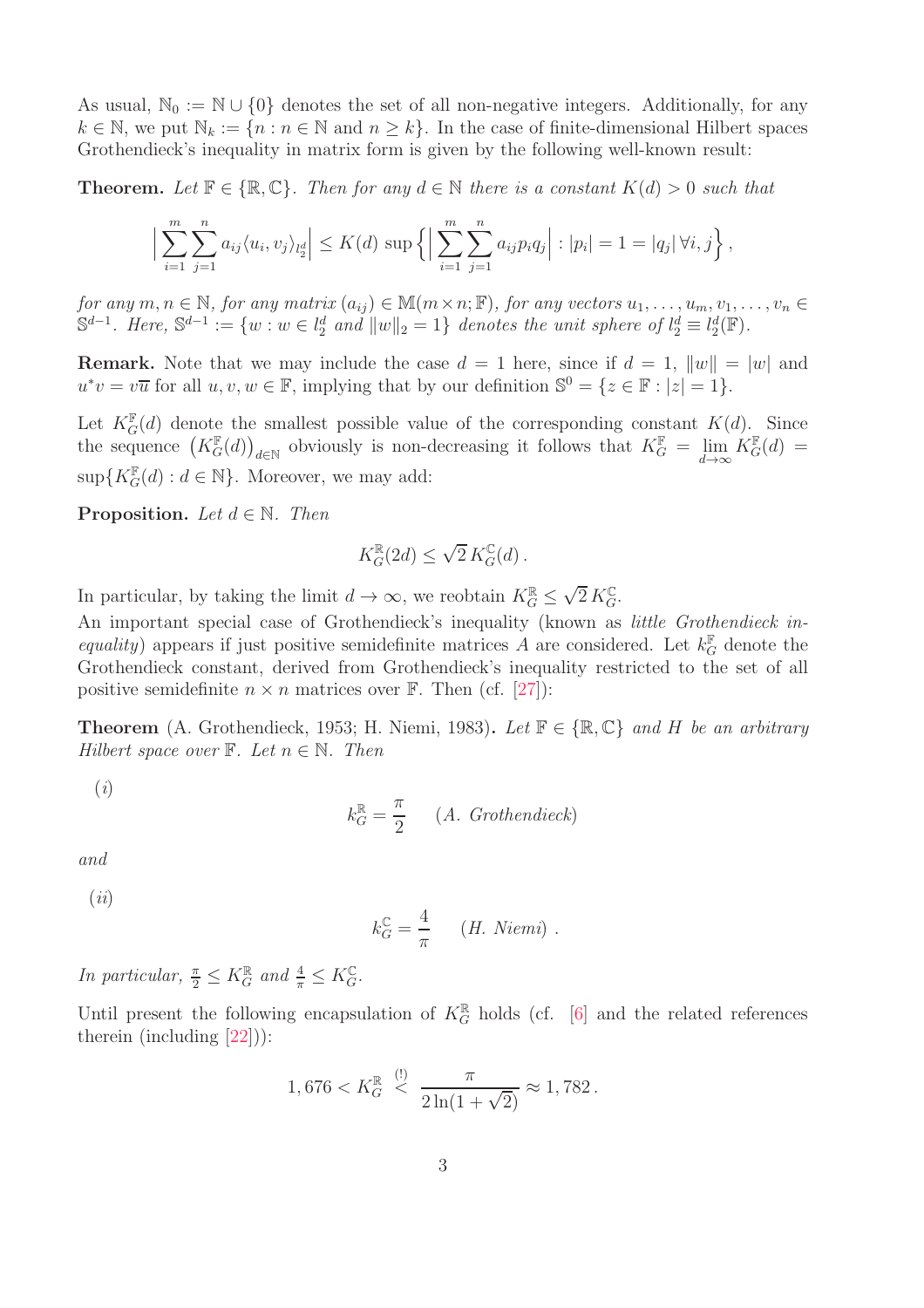## 2. A correlation matrix version of Grothendieck's inequality

Regarding our approach, the following equivalent reformulation of the Grothendieck inequality (in the following abbreviated by "GT") which discloses a link to correlation matrices (and hence to multivariate statistics and Gaussian analysis) is of crucial importance. Recall that for fixed  $k \in \mathbb{N}$  a  $k \times k$  correlation matrix precisely coincides with a positive semidefinite matrix  $\Sigma \equiv (\sigma_{ij})_{i,j \in [k]} \in M(k \times k; \mathbb{F})$  which in addition satisfies  $\sigma_{ii} = 1$  for all  $i \in [k]$  (i.e., the diagonal of  $\Sigma$  is filled with 1's only). Of particular relevance is the set  $C_1(k;\mathbb{F})$  of all  $k \times k$ correlation matrices of rank 1 and the (Hermitian) block matrix  $J(A) := \frac{1}{2}$  $\begin{pmatrix} 0 & A \end{pmatrix}$  $A^*$  0  $\setminus$ , where  $m, n \in \mathbb{N}$  and  $A \in M(m \times n; \mathbb{F})$ . Observe that in the following equivalent reformulation of  $GT$  - seemingly - no Hilbert space  $H$  is needed!

Proposition (correlation matrix version of GT and little GT). Let  $\mathbb{F} \in \{ \mathbb{R}, \mathbb{C} \}$  and  $m, n \in \mathbb{N}$ . Let  $\Sigma$  be an arbitrary  $(m+n) \times (m+n)$  correlation matrix with entries in  $\mathbb{F}$  and  $A \in \mathbb{M}(m \times n; \mathbb{F})$ . Viewing A as bounded linear operator from  $l_{\infty}^n$  into  $l_1^m$ , we have

$$
|tr(J(A)\Sigma)| \leq K_G^{\mathbb{F}} \max_{\Theta \in C_1(m+n;\mathbb{F})} |tr(J(A)\Theta)| = K_G^{\mathbb{F}} ||A||_{\infty,1}.
$$

If in addition A is positive semidefinite then the little  $GT$  is equivalent to

$$
|tr(A^* \Sigma)| \leq k_G^{\mathbb{F}} \max_{\Theta \in C_1(m+n; \mathbb{F})} |tr(A^* \Theta)|.
$$

**Observation.** Let  $k \in \mathbb{N}$ . As we just have seen the *little* GT can be equivalently written as

$$
|\mathrm{tr}\big(B^*\,\Sigma\big)|\leq k_G^{\mathbb{F}}\max_{\Theta\in C_1(k;\mathbb{F})}|\mathrm{tr}\big(B^*\,\Theta\big)|=k_G^{\mathbb{F}}\|B\|_{\infty,1}\,,
$$

where  $B \in M(k \times k; \mathbb{F})$  is an arbitrary *positive semidefinite* matrix and  $\Sigma$  an arbitrary  $k \times k$ correlation matrix with entries in  $\mathbb{F}$ . However, we don't know whether we also may substitute in GT itself the block matrix  $J(A)$  through an *arbitrary* matrix  $B \in M(k \times k; \mathbb{F})$ . If this were the case an application of the bipolar theorem shows that the latter would be equivalent to the non-negligible set inclusion

$$
C(k; \mathbb{F}) \subseteq K_G^{\mathbb{F}} \operatorname{acc}_2(C_1(k; \mathbb{F})) \text{ for all } k \in \mathbb{N},
$$

where  $C(k;\mathbb{F})$  denotes the set of all  $k \times k$  correlation matrices with entries in  $\mathbb{F}$  and acx the absolute convex hull (of a set). It can be shown that

$$
C(k; \mathbb{F}) \subseteq K_G^{\mathbb{F}} \operatorname{acc}(\{xy^\top : (x, y) \in (\mathbb{S}^0)^k \times (\mathbb{S}^0)^k\}) = K_G^{\mathbb{F}} B_{\mathcal{N}(l_1^k, l_\infty^k)} \text{ for all } k \in \mathbb{N}
$$

though, where  $B_{\mathcal{N}(l_1^k,l_\infty^k)}$  denotes the unit ball of the Banach space of nuclear operators between  $l_1^k$  and  $l_{\infty}^k$ , equipped with the nuclear norm (which should not be mixed up with  $B_{\mathcal{N}(l_2^k,l_2^k)} =$  $cx\big(\{xy^\top: \|x\|_2\,\|y\|_2=1\}\big)$  (cf. [https://convexoptimization.com/TOOLS/0976401304.pdf](https:// convexoptimization.com/TOOLS/0976401304.pdf), Example 2.3.2.0.2, equation (97))). This non-trivial functional analytic result (whose proof involves the structure of the set of all quantum correlation matrices (described by B. S. Tsirelson - cf. [\[31\]](#page-19-3) and cited references therein) and a description of the extreme points of  $B_{\mathcal{N}(l_1^n,l_\infty^m)}$  is not subject of discussion in this document, though.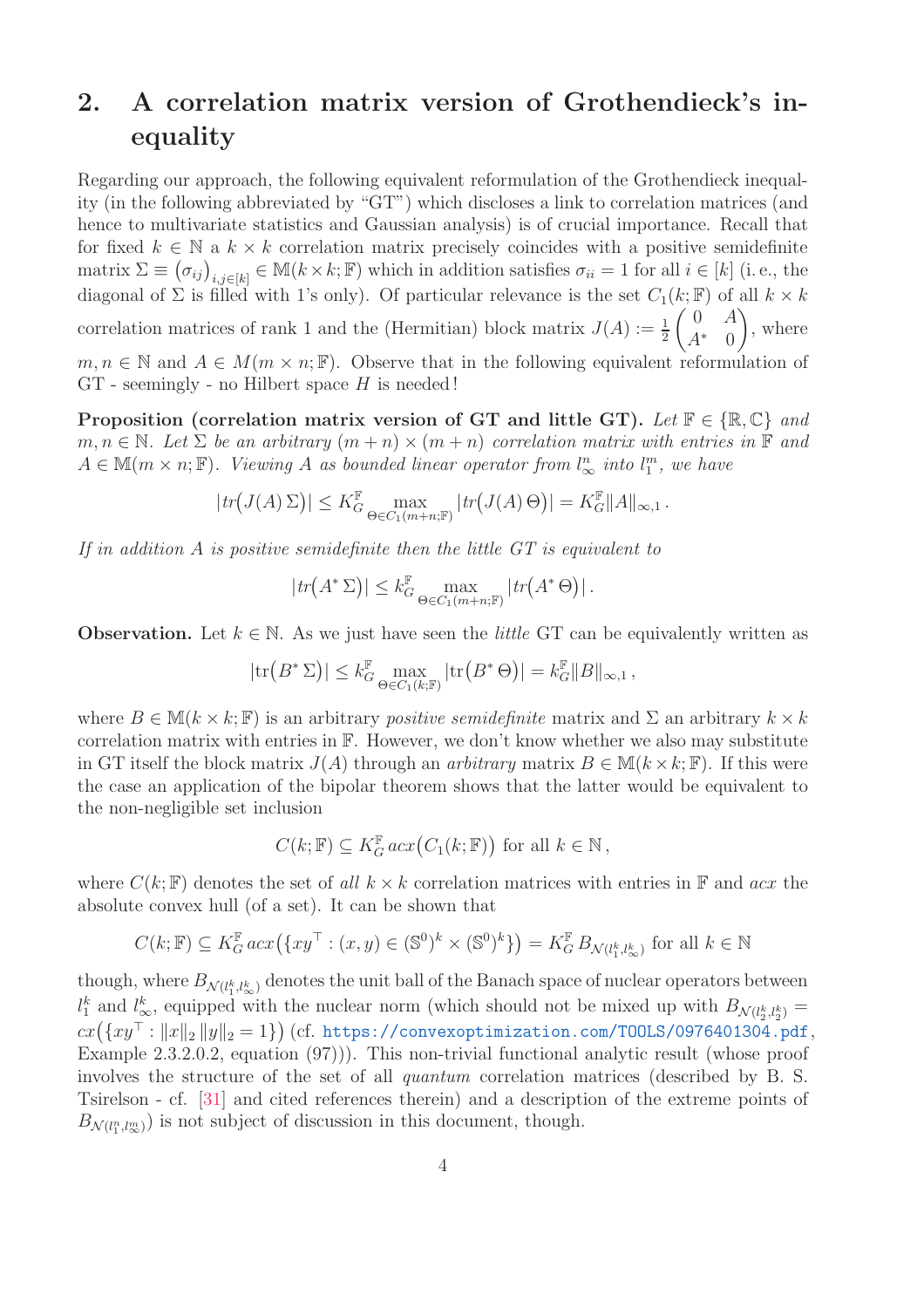In fact, if we allow the implementation of a possibly strictly larger absolute constant than  $K_G^{\mathbb{F}}$  it is possible to deduce a further non-trivial inequality - which even implies GT as a corollary! Namely,

**Theorem.** Let  $\mathbb{F} \in \{ \mathbb{R}, \mathbb{C} \}$ . Then there exists an absolute constant  $K^{\mathbb{F}}_* > 1$  such that

$$
|tr(B^*\Sigma)| \leq K_*^{\mathbb{F}} \max_{\Theta \in C_1(k; \mathbb{F})} |tr(B^*\Theta)|.
$$

for any  $k \in \mathbb{N}$ , any  $\Sigma \in C(k;\mathbb{F})$  and any  $B \in \mathbb{M}(k \times k;\mathbb{F})$ . Moreover,

$$
C(k; \mathbb{F}) \subseteq K_*^{\mathbb{F}} \operatorname{acc}(C_1(k; \mathbb{F})) \text{ for all } k \in \mathbb{N},
$$

 $K^{\mathbb{R}}_* \in [K_G^{\mathbb{R}}, \sinh(\frac{\pi}{2})]$  $\left[\frac{\pi}{2}\right]$  and  $K^{\mathbb{C}}_* \in [K_G^{\mathbb{C}}, \frac{8}{\pi} - 1].$ 

## 3. Grothendieck's identity and Haagerup's idendity: a common source

The main ingredients of the proof of GT are two *equalities*, namely Grothendieck's identity (if  $\mathbb{F} = \mathbb{R}$  - cf. e.g. the proof of [\[11,](#page-18-2) Prop. 4.4.2]) and Haagerup's identity (if  $\mathbb{F} = \mathbb{C}$  - see [\[17\]](#page-18-9)). Rewritten in terms of real Gaussian random vectors (if  $\mathbb{F} = \mathbb{R}$ ) and complex proper Gaussian random vectors (if  $\mathbb{F} = \mathbb{C}$ ) they imply the following two results, revealing a common underlying structure for both fields,  $\mathbb R$  and  $\mathbb C$ . To this end, recall (e.g. from [\[1\]](#page-17-1)) that for any  $a, b \in \mathbb{C}$ , any  $c \in \mathbb{C} \setminus \{-n : n \in \mathbb{N}_0\}$  and any  $z \in \mathbb{D} = \{z \in \mathbb{C} : |z| < 1\}$  the well-defined power series

$$
{}_2F_1(a, b, c; z) := \frac{\Gamma(c)}{\Gamma(a)\Gamma(b)} \sum_{n=0}^{\infty} \frac{\Gamma(a+n)\Gamma(b+n)}{\Gamma(c+n)} \frac{z^n}{n!}
$$

denotes the *Gaussian hypergeometric function*. If in addition  $\Re(c) > \Re(a+b)$  then the series converges absolutely on  $\partial \mathbb{D} = \{z \in \mathbb{C} : |z| = 1\}$  and satisfies  ${}_2F_1(a, b, c; 1) = \frac{\Gamma(c)\Gamma(c-a-b)}{\Gamma(c-a)\Gamma(c-b)}$ (Gauss' Summation Theorem).

Grothendieck's Identity. Let  $n \in \mathbb{N}$ ,  $u, v \in \mathbb{R}^n$  such that  $||u|| = 1$  and  $||v|| = 1$  and  $X \sim N_n(0, I_n)$  be a standard-normally distributed real Gaussian random vector. Then

$$
\int_{\mathbb{S}^{n-1}} sign(u^\top x) sign(v^\top x) \underline{\sigma}^{n-1}(dx) = \mathbb{E}[sign(u^\top X) sign(v^\top X)] = \frac{2}{\pi} \arcsin (u^\top v)
$$

$$
= \mathbb{E}[|X_1||^2 u^\top v_2 F_1\left(\frac{1}{2}, \frac{1}{2}, \frac{3}{2}; |u^\top v|^2\right),
$$

where  $\underline{\sigma}^{n-1} := \frac{\Gamma(n/2)}{2\pi^{n/2}} \sigma^{n-1}$  denotes the normalised ("uniform") surface area probability measure on the unit sphere  $\mathbb{S}^{n-1}$  and  $\mathbb{P}(X \in \cdot) = \gamma_n$  the Gaussian probability measure on  $\mathbb{R}^n$ .

**Remark.** If  $n = 1$ , we put  $\sigma^0(\mathbb{S}^0) = \sigma^0(\{-1, 1\}) := 2$ .

Haagerup's Identity. Let  $n \in \mathbb{N}$ ,  $u, v \in \mathbb{C}^n$  such that  $||u|| = 1$  and  $||v|| = 1$ . Let  $Z \sim$  $CN_n(0, I_n)$  be a standard-normally distributed complex proper Gaussian random vector. Then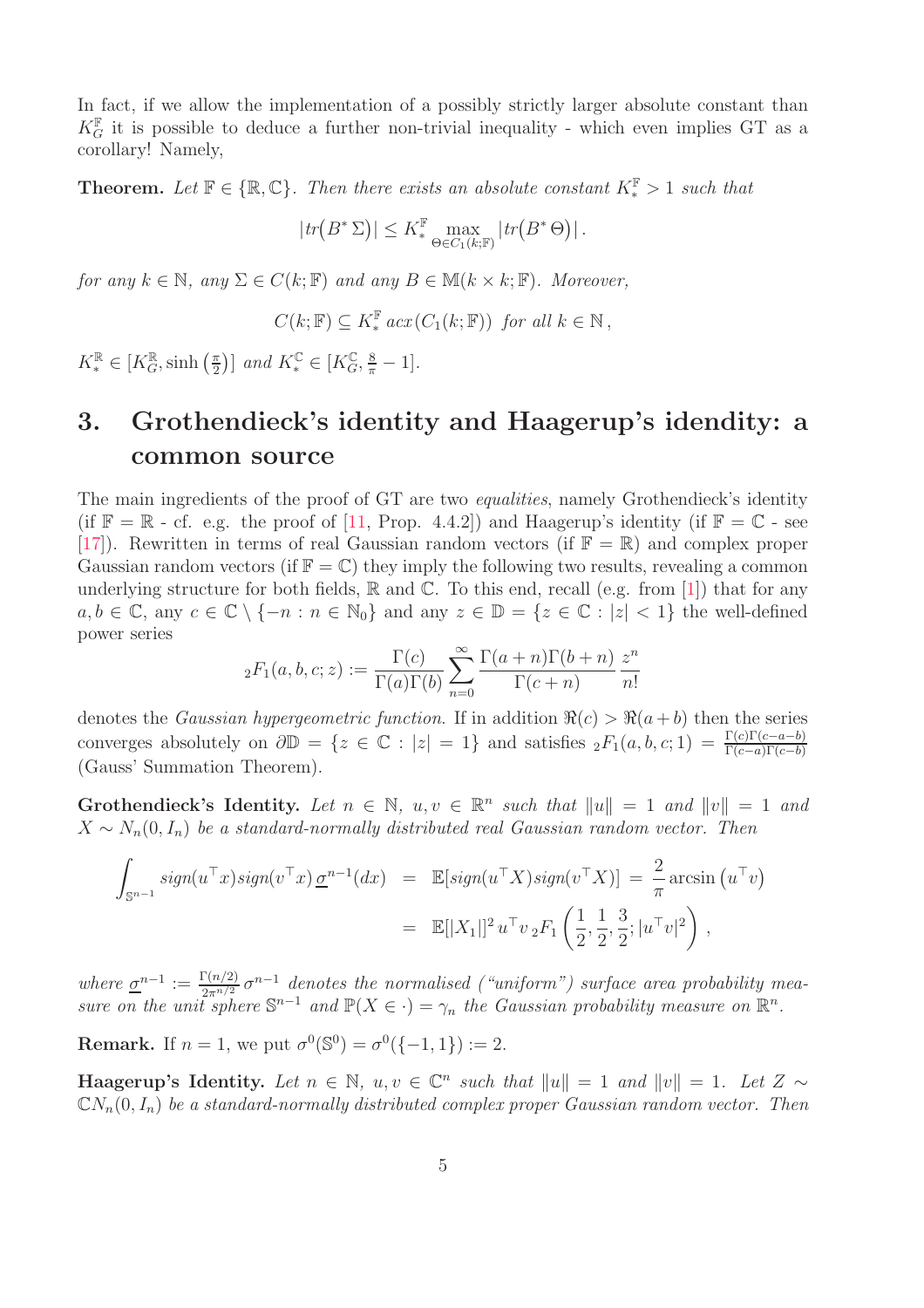$$
\int_{\mathbb{C}^n} sign(u^*z) sign(\overline{v^*z}) \gamma_n^{(\mathbb{C})}(dz) = \mathbb{E}[sign(u^*Z) sign(\overline{v^*Z})] = sign(u^*v) \frac{1}{4} \int_0^{2\pi} \arcsin (|u^*v| \cos(t)) \cos(t) dt
$$

$$
= \frac{\pi}{4} u^*v_2 F_1\left(\frac{1}{2}, \frac{1}{2}, 2; |u^*v|^2\right) = \mathbb{E}[|Z_1|]^2 u^*v_2 F_1\left(\frac{1}{2}, \frac{1}{2}, 2; |u^*v|^2\right),
$$

where  $\gamma_n^{(\mathbb{C})}(B) := \gamma_{2n}^{(\mathbb{R})}$  $\mathcal{L}_{2n}^{(\mathbb{R})}(\{(\sqrt{2} \Re(z)^{\top}, \sqrt{2} \Im(z)^{\top})^{\top} : z \in B\})$   $(B \in \mathcal{B}(\mathbb{C}^n))$  denotes the Gaussian probability measure on  $\mathbb{C}^n$ .

**Observation.** If in addition  $u^*v \neq 0$ , we may add the following real spherical integral representation in Haagerup's identity:

$$
\int_{\mathbb{C}^n} \operatorname{sign}(u^*z) \operatorname{sign}(\overline{v^*z}) \, \gamma_n^{(\mathbb{C})}(dz) = \operatorname{sign}(u^*v) \Re \left( \mathbb{E}[f_{u,v}(Z)] \right) = \operatorname{sign}(u^*v) \int_{\mathbb{S}^{2n-1}} \Re \big(f_{u,v}(x+iy)\big) \underline{\sigma}^{2n-1}(d(x,y)),
$$
\n
$$
\text{where } \mathbb{C}^n \ni z \mapsto f_{u,v}(z) := \frac{1}{\operatorname{sign}(u^*v)} \operatorname{sign}(u^*z) \operatorname{sign}(\overline{v^*z}).
$$

It can be shown that both identities arise as a special case of the following result, where we explicitly describe all non-negative integer powers of an expectation of inner products of suitably correlated - real - Gaussian random vectors. Here, we possibly should point to the so-called kernel trick, used also for the computation of inner products in high-dimensional feature spaces using simple functions defined on pairs of input patterns which is a crucial ingredient of support vector machines in statistical learning theory; i.e., learning machines that construct decision functions of sign type. This trick allows the formulation of nonlinear variants of any algorithm that can be cast in terms of inner products (cf. [\[41,](#page-20-0) Chapter 5.6]). To this end, let us consider the real correlation matrices

$$
\Sigma_{2d}(\rho) := \begin{pmatrix} I_d & \rho I_d \\ \rho I_d & I_d \end{pmatrix} = \begin{pmatrix} 1 & 0 & \dots & 0 & \rho & 0 & \dots & 0 \\ 0 & 1 & \dots & 0 & 0 & \rho & \dots & 0 \\ \vdots & \vdots & \ddots & \vdots & \vdots & \vdots & \ddots & \vdots \\ 0 & 0 & \dots & 1 & 0 & 0 & \dots & \rho \\ \rho & 0 & \dots & 0 & 1 & 0 & \dots & 0 \\ 0 & \rho & \dots & 0 & 0 & 1 & \dots & 0 \\ \vdots & \vdots & \ddots & \vdots & \vdots & \vdots & \ddots & \vdots \\ 0 & 0 & \dots & \rho & 0 & 0 & \dots & 1 \end{pmatrix},
$$

where  $-1 \leq \rho \leq 1$  and  $d \in \mathbb{N}$ .

**Theorem.** Let  $d, m \in \mathbb{N}, \rho \in (-1, 1)$  and  $(X^{\top}, Y^{\top})^{\top} \equiv (X_1, \ldots, X_d, Y_1, \ldots, Y_d)^{\top} \sim N_{2d}(0, \Sigma_{2d}(\rho)).$ 

 $(i)$  If m is odd then

$$
-1 \leq \mathbb{E}\Big[\Big\langle \frac{X}{\|X\|_{l_2^d}}, \frac{Y}{\|Y\|_{l_2^d}} \Big\rangle_{l_2^d}^m \Big] = c_-(d,m) \left(1-\rho^2\right)^{\frac{d}{2}} \rho_3 F_2\left(\frac{d+1}{2}, \frac{d+1}{2}, \frac{m+2}{2}; \frac{3}{2}, \frac{m+d+1}{2}; \rho^2\right) \leq 1,
$$

where

$$
c_{-}(d,m) := \frac{2}{\sqrt{\pi}} \frac{\Gamma\left(\frac{d+1}{2}\right)^2 \Gamma\left(\frac{m+2}{2}\right)}{\Gamma\left(\frac{d}{2}\right) \Gamma\left(\frac{m+d+1}{2}\right)}.
$$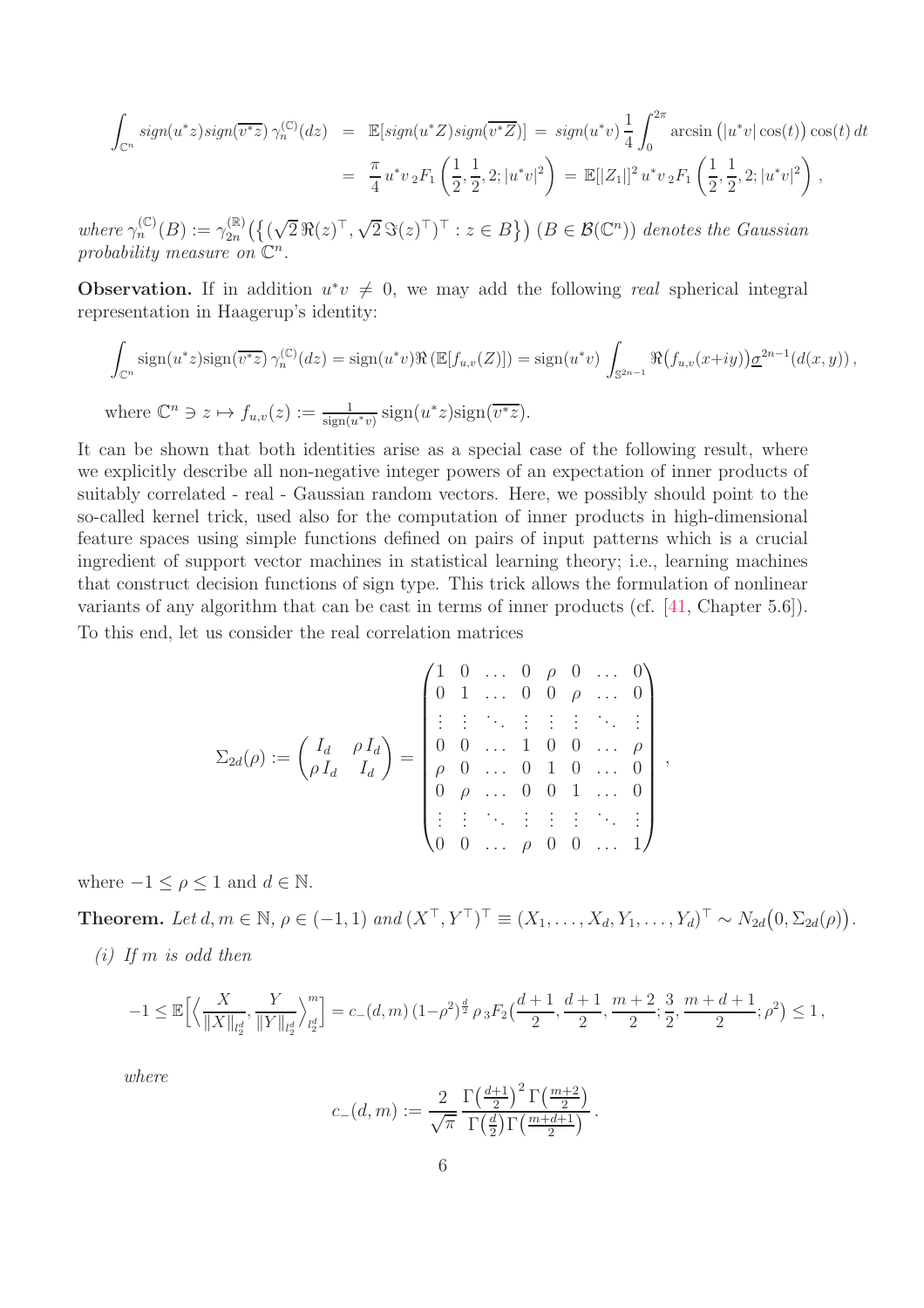(ii) If m is even then

$$
-1 \leq \mathbb{E}\Big[\Big\langle \frac{X}{\|X\|_{l_2^d}}, \frac{Y}{\|Y\|_{l_2^d}} \Big\rangle_{l_2^d}^m \Big] = c_+(d,m) \left(1-\rho^2\right)^{\frac{d}{2}} {}_3F_2\left(\frac{d}{2},\frac{d}{2},\frac{m+1}{2};\frac{1}{2},\frac{m+d}{2};\rho^2\right) \leq 1 \,,
$$

where

$$
c_{+}(d,m) := \frac{1}{\sqrt{\pi}} \frac{\Gamma(\frac{d}{2}) \Gamma(\frac{m+1}{2})}{\Gamma(\frac{m+d}{2})}.
$$

If we apply the latter result to  $m = 1$  (and  $d \in \mathbb{N}$ ), we obtain a result which contains [\[7\]](#page-17-2), Lemma 2.1 as a special case if  $\rho \in (-1, 1)$ . Clearly, that result also holds for  $\rho \in \{-1, 1\}$ .

Corollary. Let  $d \in \mathbb{N}$ ,  $\rho \in [-1, 1]$  and  $(X^{\top}, Y^{\top})^{\top} \equiv (X_1, \ldots, X_d, Y_1, \ldots, Y_d)^{\top} \sim N_{2d}(0, \Sigma_{2d}(\rho)).$ Then

$$
-1 \leq \mathbb{E}\Big[\Big\langle \frac{X}{\|X\|_{l_2^d}}, \frac{Y}{\|Y\|_{l_2^d}} \Big\rangle_{l_2^d}\Big] = c_d \,\rho \, {}_2F_1\left(\frac{1}{2}, \frac{1}{2}, \frac{2+d}{2}; \rho^2\right) \leq 1\,,
$$

where

$$
c_d := \frac{1}{{}_2F_1\left(\frac{1}{2},\frac{1}{2},\frac{2+d}{2};1\right)} = \frac{2}{d} \frac{\Gamma\left(\frac{d+1}{2}\right)^2}{\Gamma\left(\frac{d}{2}\right)^2} = \frac{1}{d} \left(\mathbb{E}\left[\|X\|_{l_2^d}\right]\right)^2
$$

Observation. This result (respectively [\[7,](#page-17-2) Lemma 2.1]) shows why in the real case as well as the complex case the function sign works so smoothly. Since if we choose sign then we obtain in both cases an inner product (where  $\langle x, y \rangle_{l_2} := x \cdot y$  for all  $x, y \in \mathbb{R} \equiv l_2^1$ , of course). In particular, observe that for all  $m \in \mathbb{N}$   $c_1 = c_-(1, m) = \frac{2}{\pi}$ ,  $c_+(1, m) = 1$  and  ${}_2F_1(\frac{1}{2}$  $\frac{1}{2}$ ,  $\frac{1}{2}$  $\frac{1}{2}, \frac{1}{2}$  $(\frac{1}{2}; \rho^2) = \arcsin'(\rho) = \frac{1}{\sqrt{1-\rho^2}}$  $\frac{1}{1-\rho^2}$  for all  $\rho \in (-1,1)$ . Another observation whch actually leads to a straightforward and short proof is the fact that in our calculation of the related multiple integral we also implement the probability space  $(\Omega_d, \mathcal{B}(\Omega_d), \mathbb{P}_d)$ , where

$$
\Omega_d:=\mathbb{S}^{d-1}\times\mathbb{S}^{d-1},\mathbb{P}_d:=\underline{\sigma_d}\otimes\underline{\sigma_d}
$$

and  $\mathcal{B}(\Omega_d)$  denotes the Borel sigma-algebra on  $\Omega_d$ .

However, in [\[6\]](#page-17-0) the authors show that in fact  $K_G^{\mathbb{R}} < \frac{\pi}{2 \ln(1+\sqrt{2})}$ , implying that in the real case sign is not the "optimal" function to choose (answering a question of H. König to the negative (see [\[21\]](#page-18-10))!

## 4. Completely correlation preserving functions and their impact on the upper bound of the Grothendieck constant

Already while looking for the smallest upper bound of both,  $K_G^{\mathbb{R}}$  and  $K_G^{\mathbb{C}}$ , we are lead to a deep interplay of different subfields of mathematics (both, pure and applied) including Gaussian harmonic analysis and Malliavin calculus (Mehler kernel, Ornstein-Uhlenbeck semigroup, Hermite polynomials, Gegenbauer polynomials<sup>\*</sup>, integration over spheres in  $\mathbb{R}^n$ , complex

<span id="page-6-0"></span><sup>∗</sup>also known as ultraspherical polynomials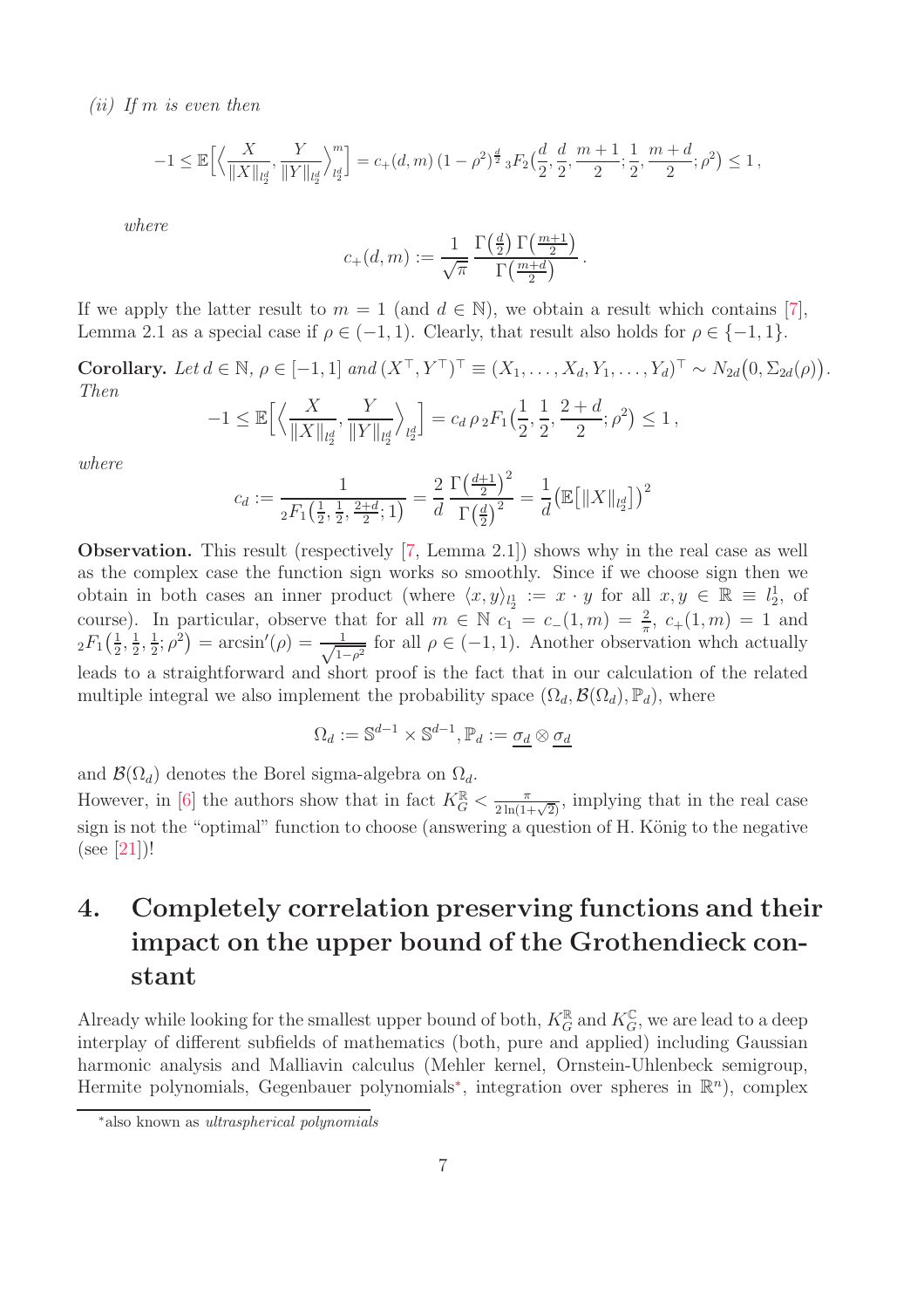analysis (analytic continuation and biholomorphic mappings, special functions), combinatorial analysis (inversion of Taylor series and ordinary partial Bell polynomials), matrix analysis (positive semidefinite matrices, block matrices) and multivariate statistics and highdimensional Gaussian dependence modelling (correlation matrices, real and complex Gaussian random vectors, Gaussian measure).

In particular, we have to look for those functions which map correlation matrices of any size and any rank entrywise into a correlation matrix of the same size again, by means of the so called Schur product (also known as Hadamard product) of matrices:

**Definition** (Schur product). Let  $m, n \in \mathbb{N}$ . Let  $A = (a_{ij}) \in \mathbb{M}(m \times n; \mathbb{F})$  and  $B = (b_{ij}) \in$  $\mathbb{M}(m \times n; \mathbb{F})$ . The Schur product  $A * B \in \mathbb{M}(m \times n; \mathbb{F})$  is defined as

$$
(A * B)_{ij} := a_{ij} b_{ij} \ ( (i, j) \in [m] \times [n] ).
$$

The usefulness of the Schur product structure is reflected in the Schur product theorem which states that the (closed and convex) cone of all positive semidefinite matrices is stable under Schur multiplication:

**Theorem** (Schur, 1911). Let  $m, n \in \mathbb{N}$ . Let  $A = (a_{ij}) \in \mathbb{M}(m \times n; \mathbb{F})$  and  $B = (b_{ij}) \in$  $\mathbb{M}(m\times n;\mathbb{F})$ . If both, A and B are positive semidefinite then also A\*B is positive semidefinite.

In particular, for any  $k \in \mathbb{N}$  the Schur product of two  $k \times k$  correlation matrices of the same size again is a  $k \times k$  correlation matrix.

**Definition.** Let  $m, n \in \mathbb{N}$ . Given  $\emptyset \neq U \subseteq \mathbb{F}$ , a function  $f: U \longrightarrow \mathbb{F}$  and a matrix  $A = (a_{ij}) \in M(m \times n; U)$  put

$$
f[A] := (f(a_{ij})) ((i, j) \in [m] \times [n]).
$$

In particular, if  $f(x) = \sum_{n=0}^{\infty} c_n x^n, x \in U$ , where  $c_n \in \mathbb{F}$  for all  $n \in \mathbb{N}$ , we have

$$
f[A]_{ij} = \sum_{n=1}^{\infty} c_n a_{ij}^n
$$
 for all  $(i, j) \in [m] \times [n]$ .

Functions of the latter type, where  $c_n \geq 0$  for all  $n \in \mathbb{N}$  play a significant role, also with respect to an analysis of  $K_G^{\mathbb{F}}$ . This is due to the following (cf. [\[4,](#page-17-3) Theorem 2.1])

**Theorem** (Schoenberg, 1942; Rudin, 1959). Let  $f : [-1, 1] \longrightarrow \mathbb{R}$  be a function. Then the following statements are equivalent:

- (i) f is continuous and  $f[A]$  is positive semidefinite for all positive semidefinite matrices A with entries in  $[-1, 1]$  and of any size.
- (ii) f[A] is positive semidefinite for all positive semidefinite matrices A with entries in  $[-1, 1]$  and of any size.

 $(iii)$ 

$$
f(x) = \sum_{n=0}^{\infty} a_n x^n
$$
 for all  $x \in [-1, 1]$ , where  $a_n \ge 0$  for all  $n \in \mathbb{N}_0$  and  $(a_n)_{n \in \mathbb{N}_0} \in l_1$ .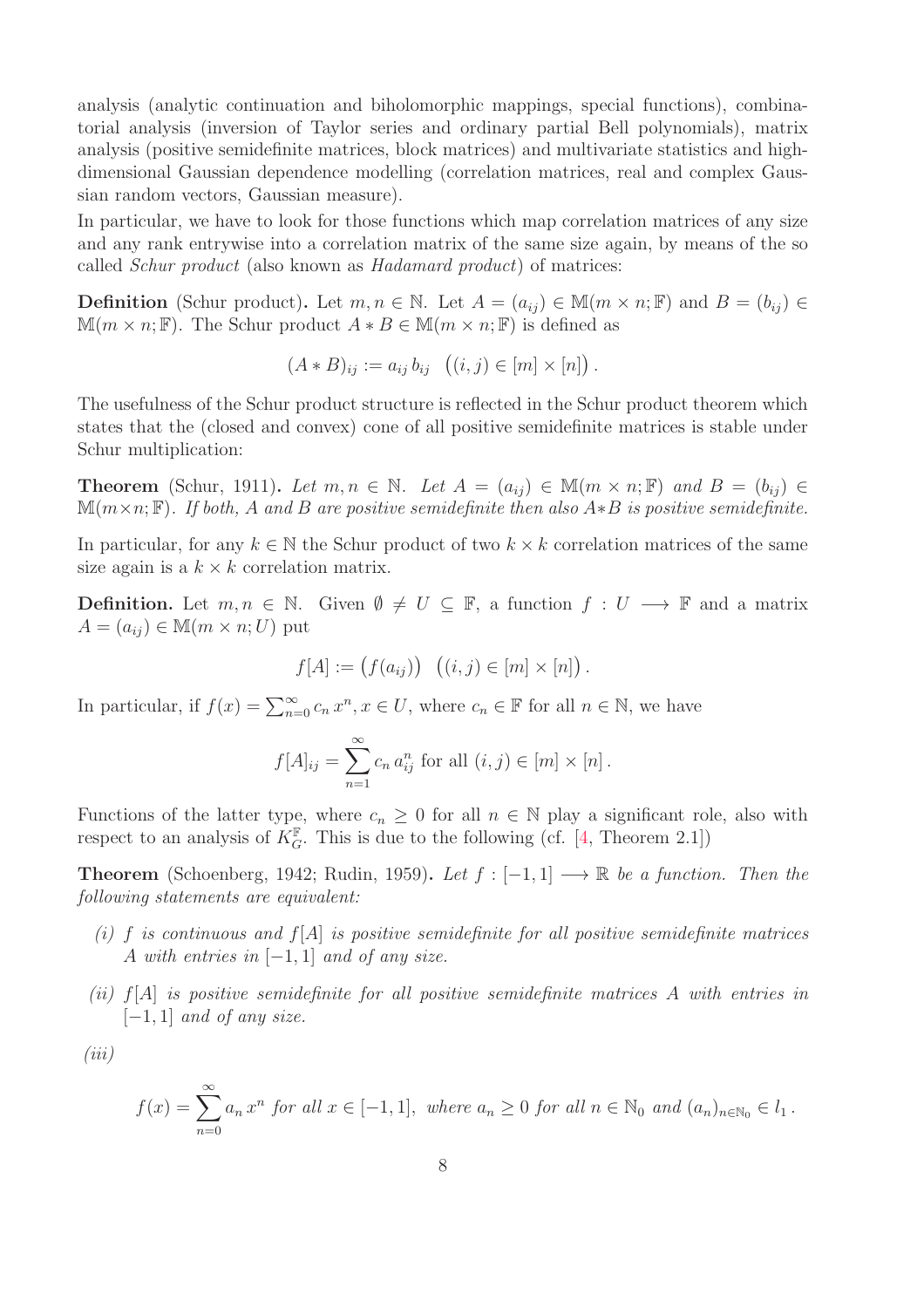(iv) f is continuous from the left at 1 and continuous from the right at  $-1$  and can be extended to an analytic function on  $\mathbb{D} = \{z \in \mathbb{C} : |z| < 1\}$  which has non-negative coefficients in  $l_1$ .

Rudin verified that the continuity assumption in Schoenberg's proof of the implication " $(i) \Rightarrow$  $(iii)$ " can be dropped (cf. [\[4\]](#page-17-3), comment below Theorem 2.1). Their result naturally leads to the following definition. Given our aim to look for a common source of the real and complex case, we put  $\mathbb{F}_1 := \mathbb{R}, \mathbb{F}_2 := \mathbb{C}$  and set  $\mathbb{D}_d := \{z \in \mathbb{F}_d : |z| < 1\}$   $(d \in \{1,2\})$ .

**Definition** (Completely correlation preserving function). Let  $d \in \{1,2\}$  and  $g : \overline{\mathbb{D}_d} \longrightarrow \mathbb{F}_d$ be a function.

- (i) Given  $n \in \mathbb{N}$ , q is n-correlation-preserving (short: n-CP) if for any  $n \times n$  correlation matrix  $\Sigma \in C(n;\mathbb{F})$  also  $q[\Sigma] \in C(n;\mathbb{F})$  is an  $n \times n$  correlation matrix.
- (ii) g is called completely correlation-preserving (short: CCP) if g is n-correlation-preserving for all  $n \in \mathbb{N}$ .

Obviously, every CCP function g satisfies  $g(\overline{\mathbb{D}_d}) \subseteq \overline{\mathbb{D}_d}$ . Since any positive semidefinite matrix factors through a correlation matrix (with respect to the standard matrix product), we obtain the following result, given that  $\mathbb{F}_1 = \mathbb{R}$ :

**Theorem.** Let  $g : [-1, 1] \longrightarrow \mathbb{R}$  be a function. Then the following statements are equivalent:

- $(i)$  q is CCP.
- (ii)  $g(1) = 1$  and  $g[A]$  is positive semidefinite for all positive semidefinite matrices A with entries in  $[-1, 1]$  and of any size.

$$
(iii)
$$

$$
g(\rho) = \sum_{n=0}^{\infty} a_n \rho^n \text{ for all } \rho \in [-1,1], \text{ where } a_n \ge 0 \text{ for all } n \in \mathbb{N}_0 \text{ and } (a_n)_{n \in \mathbb{N}_0} \in S_{l_1}.
$$

(iv)  $g(\rho) = \mathbb{E}_{\mathbb{P}}[\rho^X] = \sum_{n=0}^{\infty} \mathbb{P}(X = k) \rho^k$  is the probability generating function of some discrete random variable  $X : \Omega \longrightarrow \mathbb{N}_0$ , defined on a probability space  $(\Omega, \mathcal{F}, \mathbb{P})$ .

Built on these facts, Grothendieck's identity implies the following

Corollary (Grothendieck's identity as entrywise matrix equality). Let  $k \in \mathbb{N}$  and  $\Sigma \in$  $C(k; \mathbb{R})$  be an arbitrarily given  $k \times k$  correlation matrix. Then also  $\frac{2}{\pi} \arcsin[\Sigma] \in C(k; \mathbb{R})$  is a  $k \times k$  correlation matrix. There exist column vectors  $u_1, u_2, \ldots, u_k \in \mathbb{S}^{k-1}$  such that for any  $X \equiv (X_1, \ldots, X_k)^\top \sim N_k(0, I_k)$ 

$$
\frac{2}{\pi}\arcsin[\Sigma] = \mathbb{E}[\Theta(u)],
$$

where the random matrix  $\Theta(u) \equiv \Theta(\textit{vec}(u_1, \ldots, u_k))$  is given as

$$
\Theta(u)_{ij} := sign(\langle X, u_i \rangle) sign(\langle X, u_j \rangle)
$$

 $for\ all\ i,j\ \in\ [k].\ \ \Theta(u)\ =\ sign\Big[\big(\bigoplus_{i=1}^k X^\top\big)u\Big]sign\Big[\big(\bigoplus_{i=1}^k X^\top\big)u\Big]^{\top}\ \ is\ a\ random\ correlation$ matrix of rank 1.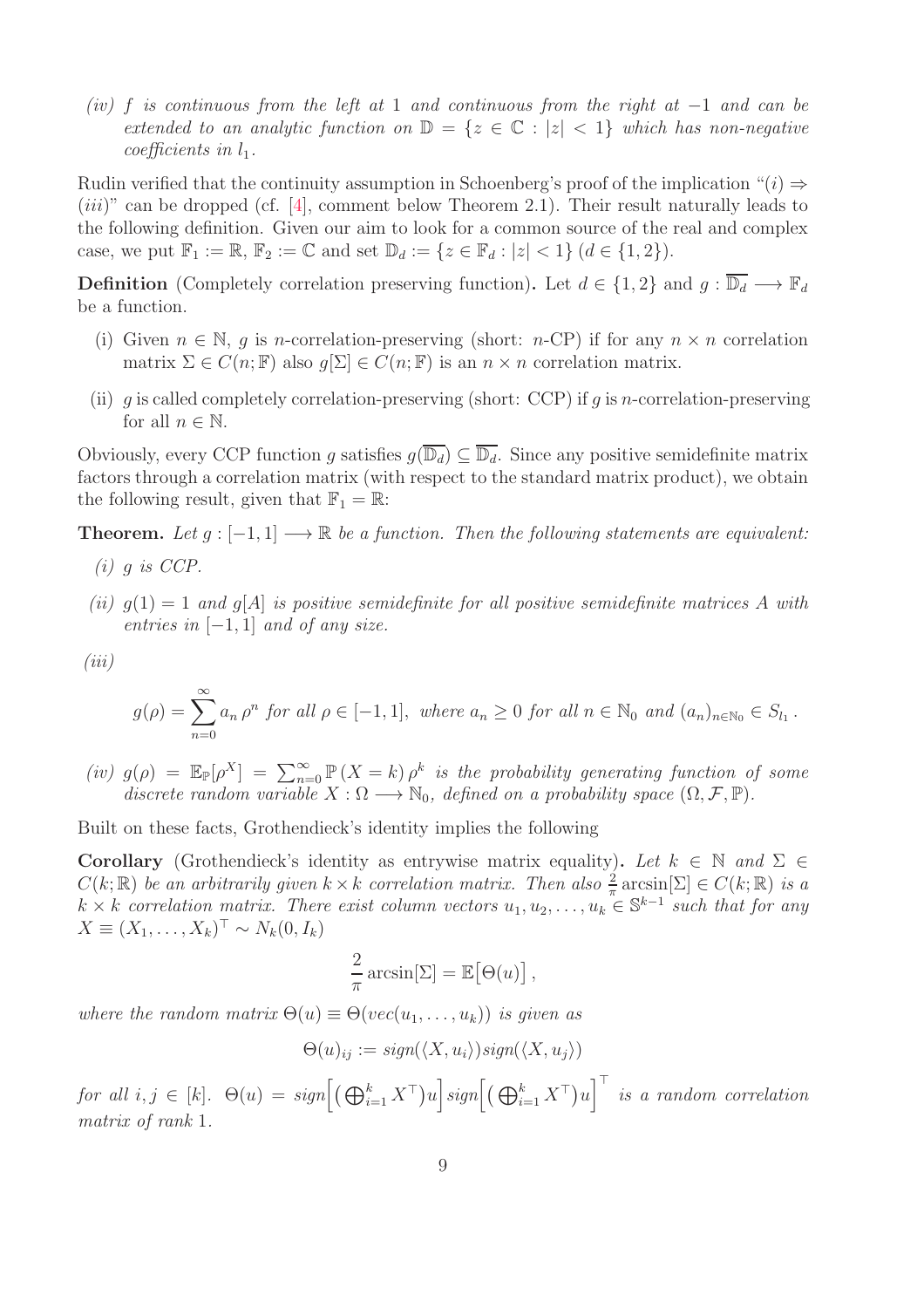Let  $d \in \{1,2\}$  and put  $\mathbb{T}_d := \partial \mathbb{D}_d := \{z \in \mathbb{F}_d : |z| = 1\}$ . Another important estimation (even with upper bound 1) which might support our search for a "suitable" CCP function which is different from the CCP function  $\frac{2}{\pi}$  arcsin is the following one

**Proposition.** Let  $d \in \{1,2\}$ ,  $z \in \overline{\mathbb{D}_d}$  and  $b : \mathbb{F}_d \longrightarrow \mathbb{T}_d$ . Let  $h_b : \overline{\mathbb{D}_d} \longrightarrow \overline{\mathbb{D}_d}$  be a function such that

 $h_b(z) = \mathbb{E}\left[b(Z)\overline{b(W)}\right]$ 

for any  $z \in \overline{\mathbb{D}_d}$  and any  $(Z, W)^\top \sim \mathbb{F}_d N_2(0, \Sigma_2(z))$ . Then

(i) For all  $k \in \mathbb{N}$  and  $\Sigma \in C(k; \mathbb{F}_d)$ ,

$$
h_b[\Sigma] \in C(k; \mathbb{F}_d).
$$

(ii) For all  $k \in \mathbb{N}$ ,  $\Sigma \in C(k; \mathbb{F}_d)$  and  $A \in \mathbb{M}(k \times k; \mathbb{F}_d)$ ,

$$
\left| tr(A^* h_b \big[\Sigma\big]) \right| \leq \max_{\Theta \in C_1(k; \mathbb{F}_d)} \left| tr(A^* \Theta) \right|.
$$

Moreover,  $h_b(1) = 1$  and  $h_b(0) = |\mathbb{E}[b(Z)]|$ <sup>2</sup> for any  $Z \in \mathbb{F}_d N_1(0,1)$ .

**Observation.** In the statistical learning community in artificial intelligence a function  $b$ :  $\mathbb{R}^k \longrightarrow \{-1,1\}, k \in \mathbb{N}$  is called "concept" (cf. e.g. [\[37\]](#page-19-4)). We adopt this name. If the function  $h_b$  were invertible, for some b then  $h_b^{-1}$  cannot be a CCP function (else  $K_G^{\mathbb{F}} \leq 1$  (!) b a contradiction). In particular,  $h_b^{-1}$  cannot be represented as a power series with non-negative coefficients, such as e.g.  $h_{\text{sign}}^{-1}(y) = \sin\left(\frac{\pi}{2}\right)$  $\left(\frac{\pi}{2}y\right) = \sum_{n=0}^{\infty} (-1)^n \frac{\pi^{2n+1}}{2^{2n+1}(2n)}$  $\frac{\pi^{2n+1}}{2^{2n+1}(2n+1)!} y^{2n+1}, y \in [-1,1]$  if we consider  $h_{\text{sign}}(x) = \frac{2}{\pi} \arcsin(x), x \in [-1, 1].$ 

However, we will see that inversion of CCP functions plays the key role regarding the search for the lowest upper bound of the Grothendieck constant  $K_G^{\mathbb{F}}$ . Unfortunately, a closed form representation of the coefficients of the inverse of a Taylor series runs against a well-known combinatorial complexity issue (due to the presence of ordinary partial Bell polynomials as building blocks of these coefficients - cf. research problem 7.1 below for details), which in general does not allow a closed form representation of these coefficients, such as is the case with the inverse of Haagerup's function  $\overline{\mathbb{D}} \ni z \mapsto \frac{\pi}{4} z_2 F_1 \left( \frac{1}{2} \right)$  $\frac{1}{2}, \frac{1}{2}$  $\frac{1}{2}$ , 2; |z|<sup>2</sup>) in the complex case (cf. [\[17\]](#page-18-9), Remark on page 216), as opposed to Grothendieck's function  $[-1, 1] \ni \rho \mapsto$ 2  $\frac{2}{\pi}$ ρ<sub>2</sub> $F_1$   $\left(\frac{1}{2}\right)$  $\frac{1}{2}, \frac{1}{2}$  $\frac{1}{2}$ ,  $\frac{3}{2}$  $\frac{3}{2}$ ;  $\rho^2$ ) =  $\frac{2}{\pi}$  $\frac{2}{\pi}$  arcsin( $\rho$ ) in the real case. Clearly, further research is here required (as indicated below).

Keeping inversion of CCP functions in mind we now are going to present two key results of our research.

**Theorem.** Let  $d \in \{1,2\}$  and  $m, n \in \mathbb{N}$ . Let  $A \in \mathbb{M}(m \times m; \mathbb{F}_d)$  and  $B \in \mathbb{M}(n \times n; \mathbb{F}_d)$ be positive semidefinite and  $Z \in \mathbb{M}(m \times n; \mathbb{F}_d)$ . Let  $f : \overline{\mathbb{D}_d} \longrightarrow \mathbb{F}_d$  and  $g : \overline{\mathbb{D}_d} \longrightarrow \mathbb{F}_d$  be functions. Suppose that f can be represented as  $f(z) = \sum_{n=1}^{\infty} a_n z^n$  for all  $z \in \overline{\mathbb{D}_d}$ , where  $a_n \geq 0$  for all  $n \in \mathbb{N}$ . Assume that g can be represented as  $\overline{g_b(z)} = \sum_{n=1}^{\infty} b_n z^n$  for all  $z \in \overline{\mathbb{D}_d}$ , where  $b_n \in \mathbb{F}_d$  for all  $n \in \mathbb{N}$ . Assume further that

$$
|b_n| \le a_n \text{ for all } n \in \mathbb{N}.
$$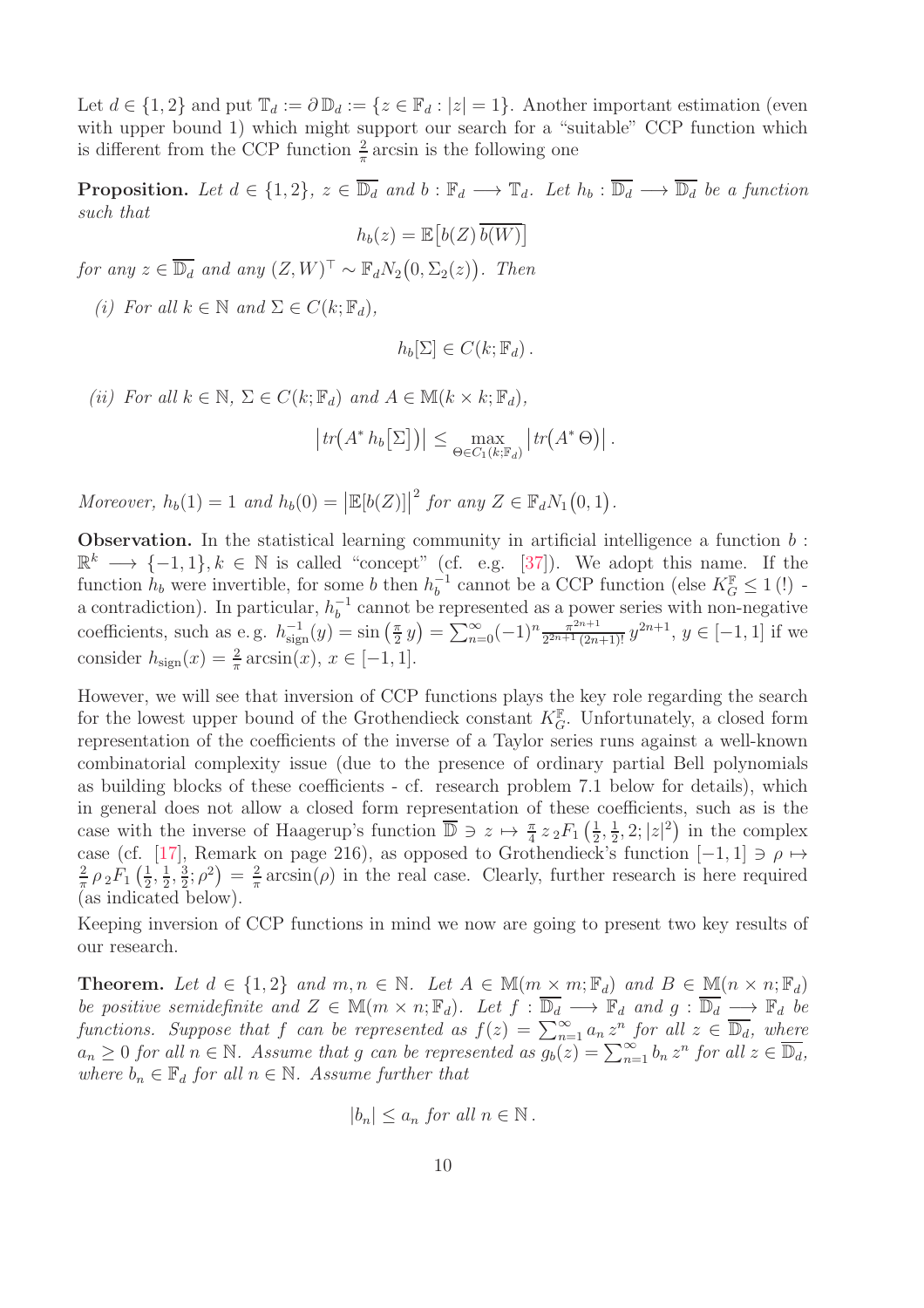If the block matrix

$$
\Sigma := \begin{pmatrix} A & Z \\ Z^* & B \end{pmatrix}
$$

is positive semidefinite, and if all matrices A, B and Z have entries in  $\overline{\mathbb{D}_d}$  then also the block matrix

$$
\Sigma_{f,g} := \begin{pmatrix} f[A] & g[Z] \\ g[Z]^* & f[B] \end{pmatrix}
$$

is positive semidefinite. If in addition  $f(r) = 1$  for some  $0 < r \leq 1$ , and if  $\Sigma \in C(m+n, \mathbb{F}_d)$ is a correlation matrix then also  $(r\Sigma)_{f,q} \in C(m+n,\mathbb{F}_d)$  is a correlation matrix.

To prepare the underlying ideas of our next result, we carefully list the single steps and assumptions, possibly leading to an algorithmic approach regarding the implementation of an approximation to the lowest upper bound of the Grothendieck constant  $K_G^{\mathbb{F}}$ . All of these conditions are satisfied for the Grothendieck function and the Haagerup function and were used to construct a "small" upper bound of the respective Grothendieck constant. However, if we wish to apply these steps to a "better fitting function"  $b$  which is different from both, the Grothendieck function and the Haagerup function, we are strongly confronted with nontrivial persistent combinatorial issues; described in Section 5 below.

So, fix  $d \in \{1,2\}$  and consider the following workflow step by step.

- (SIGN) Choose a function  $b: \mathbb{F}_d^k \longrightarrow \mathbb{T}_d$  for some "suitable"  $k \in \mathbb{N}$  and consider its allocated CCP function  $h_b$ , constructed according to the lines of the above Proposition (such as e.g. the Grothendieck function, respectively the Haagerup function  $h_{\text{sign}}$ ).
	- (H) Assume that  $h_b(0) = 0$  and that  $h_b : \overline{\mathbb{D}_d} \longrightarrow \overline{\mathbb{D}_d}$  is a homeomorphism.
	- (RA) Assume that  $g_b := h_b^{-1} : \overline{\mathbb{D}_d} \longrightarrow \overline{\mathbb{D}_d}$  can be represented as  $g_b(z) = \sum_{n=1}^{\infty} \beta_n z^n$  for all  $z \in \overline{\mathbb{D}_d}$ , where  $\beta_n \in \mathbb{R}$  (!) for all  $n \in \mathbb{N}$  and  $\beta \equiv (\beta_n)_{n \in \mathbb{N}} \in l_1$ ; i.e.,  $\|\beta\|_1 = \sum_{n=1}^{\infty} |\beta_n| <$ ∞.
- (ABS) Put  $f_b(z) := \sum_{n=1}^{\infty} |\beta_n| z^n$   $(z \in \overline{\mathbb{D}_d})$ .
- (PI(1)) Assume that  $f_b(r) = 1$  for some  $0 < r < 1$ .

Clearly, we have  $1 = g_b(1) = \sum_{n=1}^{\infty} \beta_n \le ||\beta||_1 = f_b(1)$ . Moreover,  $|f_b(rz)| \le \underline{f_b}(r) = 1$  for any  $z \in \overline{\mathbb{D}_d}$ , implying that  $\overline{\mathbb{D}_d} \ni h_b \circ f_b(rz) = h_b(f_b(rz))$  is well-defined if  $z \in \overline{\mathbb{D}_d}$ . Note that r depends on the choice of b.

Let  $k \in \mathbb{N}$ . Fix an arbitrary correlation matrix

$$
\Sigma = \begin{pmatrix} A & Z \\ Z^* & B \end{pmatrix} \in C(2k, \mathbb{F}_d).
$$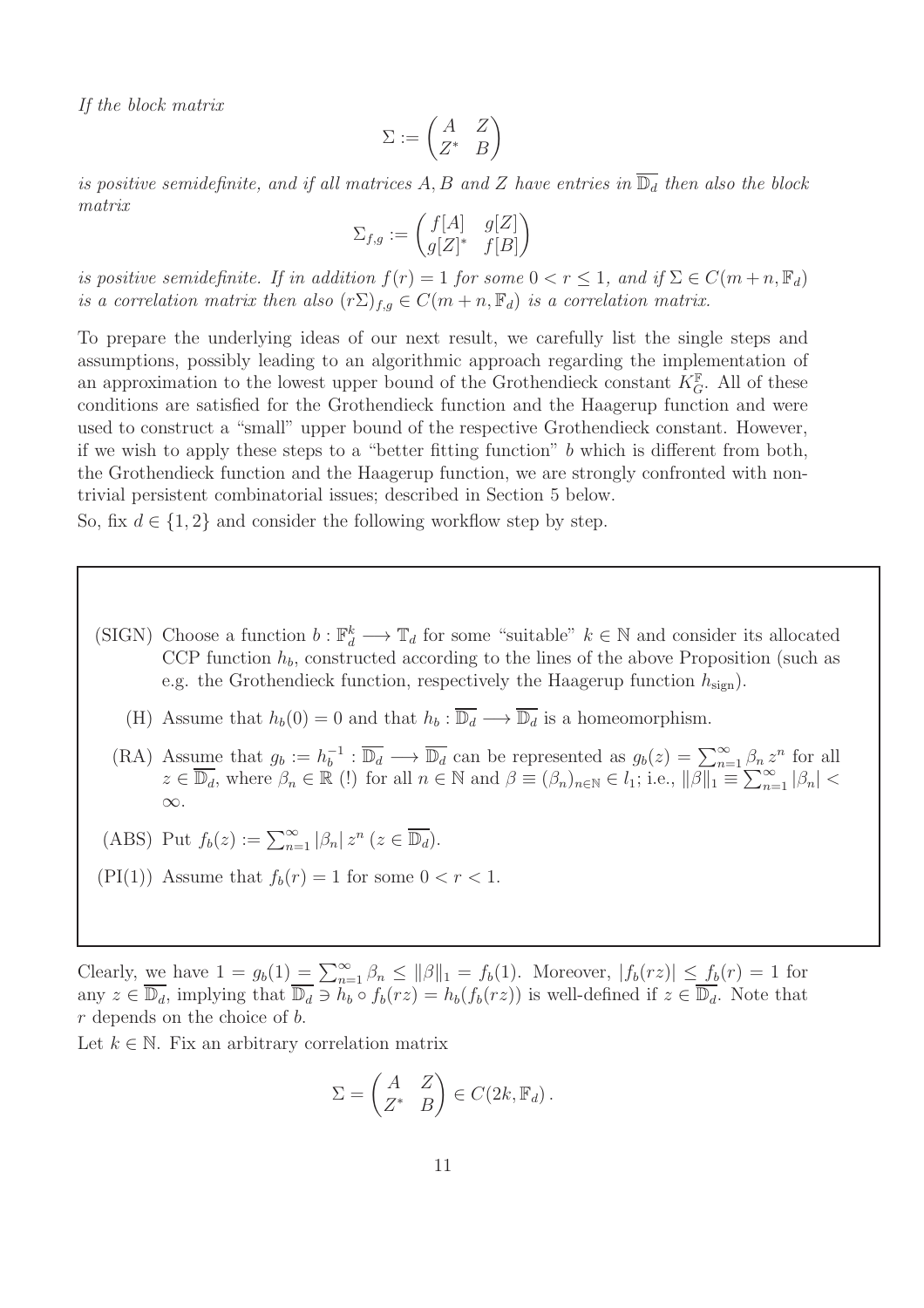Combining the previous two results and since  $g_b(\overline{z}) = \overline{g_b(z)}$  it therefore follows that

$$
\Sigma_b(r) := \begin{pmatrix} h_b \circ f_b[r \, A] & r \, Z \\ r \, Z^* & h_b \circ f_b[r \, B] \end{pmatrix} = h_b \left[ \begin{pmatrix} f_b[r \, A] & g_b[r \, Z] \\ (g_b[r \, Z])^* & f_b[r \, B] \end{pmatrix} \right] \in C(2k, \mathbb{F}_d)
$$

again is a correlation matrix. Consequently, we have

$$
r \left| \text{tr}\big(J(A)\,\Sigma\big)\right| = \left| \text{tr}\big(J(A)\,(r\,\Sigma)\big)\right| = \left| \text{tr}\big(J(A)\,\Sigma_b(r)\big)\right| \leq K_G^{\mathbb{F}} \, \|A\|_{\infty,1} \,,
$$

and hence

**Theorem.** Let  $k \in \mathbb{N}$ ,  $d \in \{1, 2\}$ ,  $b : \mathbb{F}_d^k \longrightarrow \mathbb{T}_d$  and  $h_b : \overline{\mathbb{D}_d} \longrightarrow \overline{\mathbb{D}_d}$  the allocated CCP function. Assume that the assumptions (H) and (RA) of the workflow hold. Let  $f_b : \overline{\mathbb{D}_d} \longrightarrow \mathbb{F}_d$ be constructed as above and assume that  $f_b$  satisfies the condition  $(PI(1))$  for some  $0 < r^* < 1$ . Then

$$
K_G^{\mathbb{F}} \le \frac{1}{r^*}.
$$

**Example** (Krivine's upper bound reproduced). Let  $\mathbb{F} = \mathbb{R}$ . Consider  $b :=$  sign. Due to Grothendieck's identity we know that

$$
h_b(\rho) = \frac{2}{\pi} \arcsin(\rho) \text{ for all } \rho \in [-1, 1].
$$

The continuous function  $h_b : [-1, 1] \longrightarrow [-1, 1]$  is strictly increasing and hence invertible, with continuous inverse

$$
g_b(\tau) := h_b^{-1}(\tau) = \sin\left(\frac{\pi}{2}\tau\right) = \sum_{n=0}^{\infty} (-1)^n \frac{\pi^{2n+1}}{2^{2n+1}(2n+1)!} \tau^{2n+1} \quad (\tau \in [-1, 1]).
$$

Hence,

$$
f_b(\tau) = \sum_{n=0}^{\infty} \frac{\pi^{2n+1}}{2^{2n+1} (2n+1)!} \tau^{2n+1} = \frac{1}{i} \sin\left(\frac{\pi}{2} i \tau\right) = \sinh\left(\frac{\pi}{2} \tau\right) \ (\tau \in [-1, 1]) \, .
$$

Since  $f_b\left(\frac{2\ln(1+\sqrt{2})}{\pi}\right)$  $\left(\frac{1+\sqrt{2}}{\pi}\right) = 1$  it follows that

$$
K_G^{\mathbb{R}} \le \frac{\pi}{2\ln(1+\sqrt{2})}.
$$

### 5. Emerging research problems

Not very surprisingly, the long-standing, intensive and technically quite demanding attempts to detect the - still not available - value of the both Grothendieck constants (open since 1953) leads to further challenging tasks and open problems, such as the following ones; addressed in particular to highly motivated students who also wish to get a better understanding of the reasons underlying these difficulties.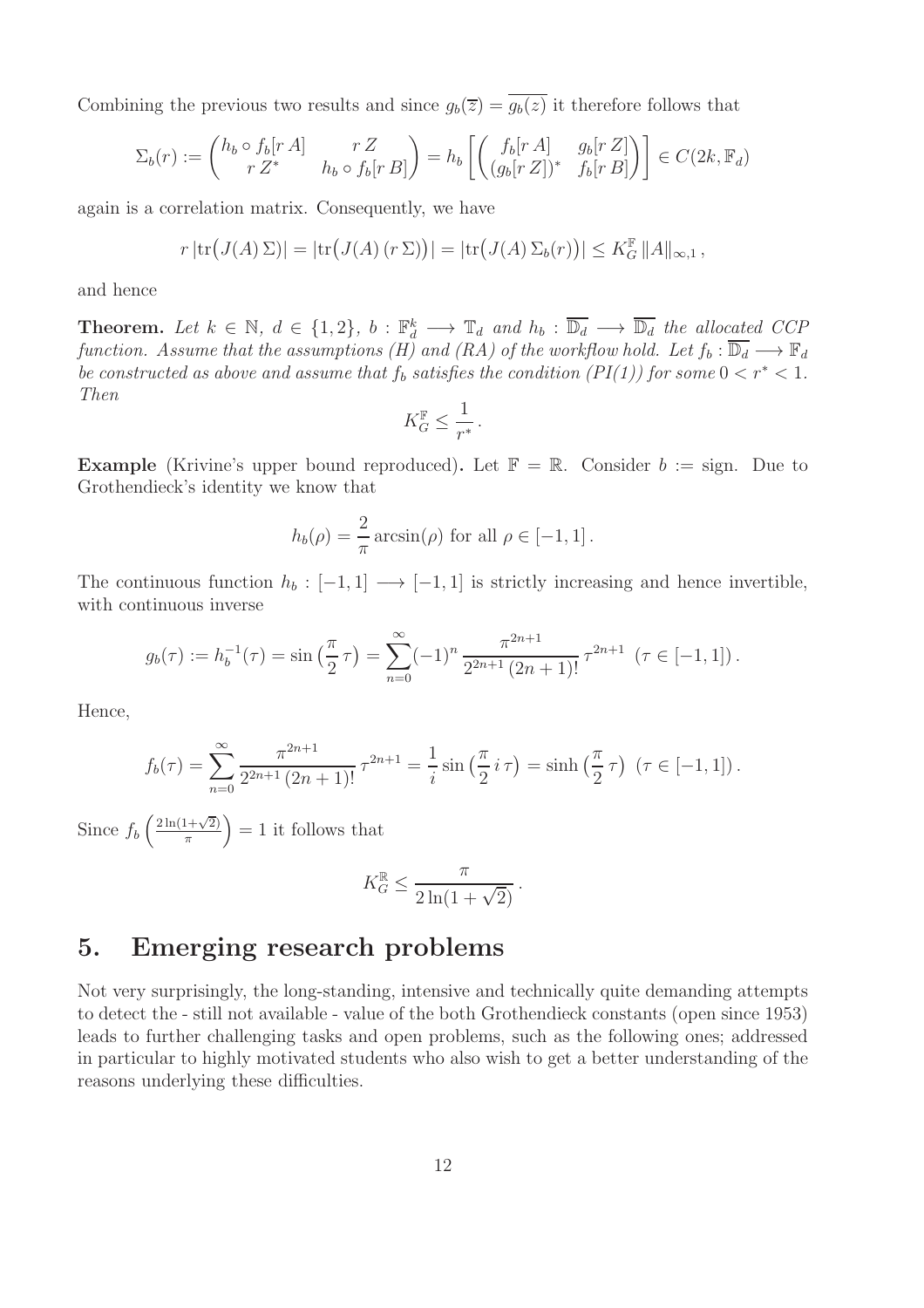#### 5.1. Research problem 1: Grothendieck's constant versus Taylor series inversion

Only between 2011 and 2013 it was shown (cf. [\[6\]](#page-17-0)) that  $K_G^{\mathbb{R}}$  is strictly smaller than Krivine's upper bound, stating that  $K_G^{\mathbb{R}} < \frac{\pi}{2\ln(1+\sqrt{2})}$ . Consequently, in the real case sign is not the "optimal" function to choose (answering a question of H. König to the negative  $-$  cf.  $[21]$ ). So, if we wish to reduce the value of the upper bound of the real Grothendieck constant we have to look for functions  $b : \mathbb{R}^k \longrightarrow \{-1,1\}$  which are different from sign :  $\mathbb{R} \longrightarrow \{-1,1\}$ . However, these functions should satisfy all of the conditions in the listed workflow above. In particular, we have to look for both, the coefficients of the Taylor series of  $h_b$  and the coefficients of the Taylor series of the *inverse* function  $g_b := h_b^{-1}$ . It is well-known that the latter task increases strongly in computational complexity if we want to calculate such Taylor coefficients of a higher degree, leading to the involvement of non- trivial combinatorial facts, reflected in the use of partitions of positive integers and partial exponential Bell polynomials as part of the Taylor coefficients of the inverse Taylor series (a thorough introduction to this framework including the related Lagrange-Bürmann inversion formula is given in  $[20, 8]$  $[20, 8]$ . To reveal the origin of these difficulties let us focus on the real case, with  $k = 1$ . First note

that

$$
h_b(\rho) = \sum_{n=1}^{\infty} \langle b, H_n \rangle_{\gamma_1}^2 \rho^n
$$

for all  $\rho \in [-1, 1]$ , where for  $n \in \mathbb{N}$  and  $x \in \mathbb{R}$ 

$$
H_n(x) := \frac{1}{\sqrt{n!}} (-1)^n \exp\left(\frac{x^2}{2}\right) \frac{d^n}{dx^n} \exp\left(-\frac{x^2}{2}\right)
$$

denotes the (probabilistic version of the) *n*-th Hermite polynomial and  $\gamma_1$  the Gaussian measure on  $\mathbb{R}$  (cf. e.g. [\[5\]](#page-17-5)). Put  $0 \le \alpha_n := \langle b, H_n \rangle_{\gamma_1}^2$ . If  $h'_b(0) \neq 0$  we know that at least the real-analytic function  $h_b | (-1, 1)$  is invertible around  $0 = h_b(0)$ . Its inverse is also expressible as a power series there; i.e., around 0,  $(h_b \mid (-1, 1))^{-1}$  is real-analytic, too. Hence, given the assumption (RA) it follows that  $h_b^{-1}(y) = g_b(y) = \sum_{n=1}^{\infty} \beta_n y^n$  for all  $y \in [-1, 1]$ , where  $\beta_1 = \frac{1}{\alpha_1}$  $rac{1}{\alpha_1}$  and

$$
\beta_n = \frac{1}{n} \sum_{k=1}^{n-1} \frac{1}{\alpha_1^{n+k}} (-1)^k {n-1+k \choose k} B_{n-1,k}^{\circ}(\alpha_2, \alpha_3, \dots, \alpha_{n-k+1})
$$
  
= 
$$
\frac{1}{n} \sum_{k=1}^{n-1} (-1)^k {n-1+k \choose k} B_{n-1,k}^{\circ}(\alpha_2, \alpha_3 \alpha_1, \alpha_4 \alpha_1^2 \dots, \alpha_{n-k+1} \alpha_1^{(n-1)-k})
$$

for all  $n \in \mathbb{N}_2$ . Thereby,

$$
B_{n,k}^{\circ}(x_1, x_2, \dots, x_{n+1-k}) := \sum_{\nu \in P(n,k)} \frac{k!}{\prod_{i=1}^{n+1-k} \nu_i!} \prod_{i=1}^{n+1-k} x_i^{\nu_i} = \sum_{\nu \in P(n,k)} k! \frac{x^{\nu}}{\nu!}
$$

denotes the ordinary partial Bell polynomial and  $P(n, k)$  indicates the set of all multiindices  $\nu \equiv (\nu_1, \nu_2, \ldots, \nu_{n+1-k}) \in \mathbb{N}_0^{n+1-k}$  $\sum$ lices  $\nu \equiv (\nu_1, \nu_2, \dots, \nu_{n+1-k}) \in \mathbb{N}_0^{n+1-k}$   $(k \leq n)$  which satisfy the Diophantine equations  $n+1-k$   $\nu_i = k$  and  $\sum_{i=1}^{n+1-k} i \nu_i = n$ ; i.e., summation is extended over all partitions of the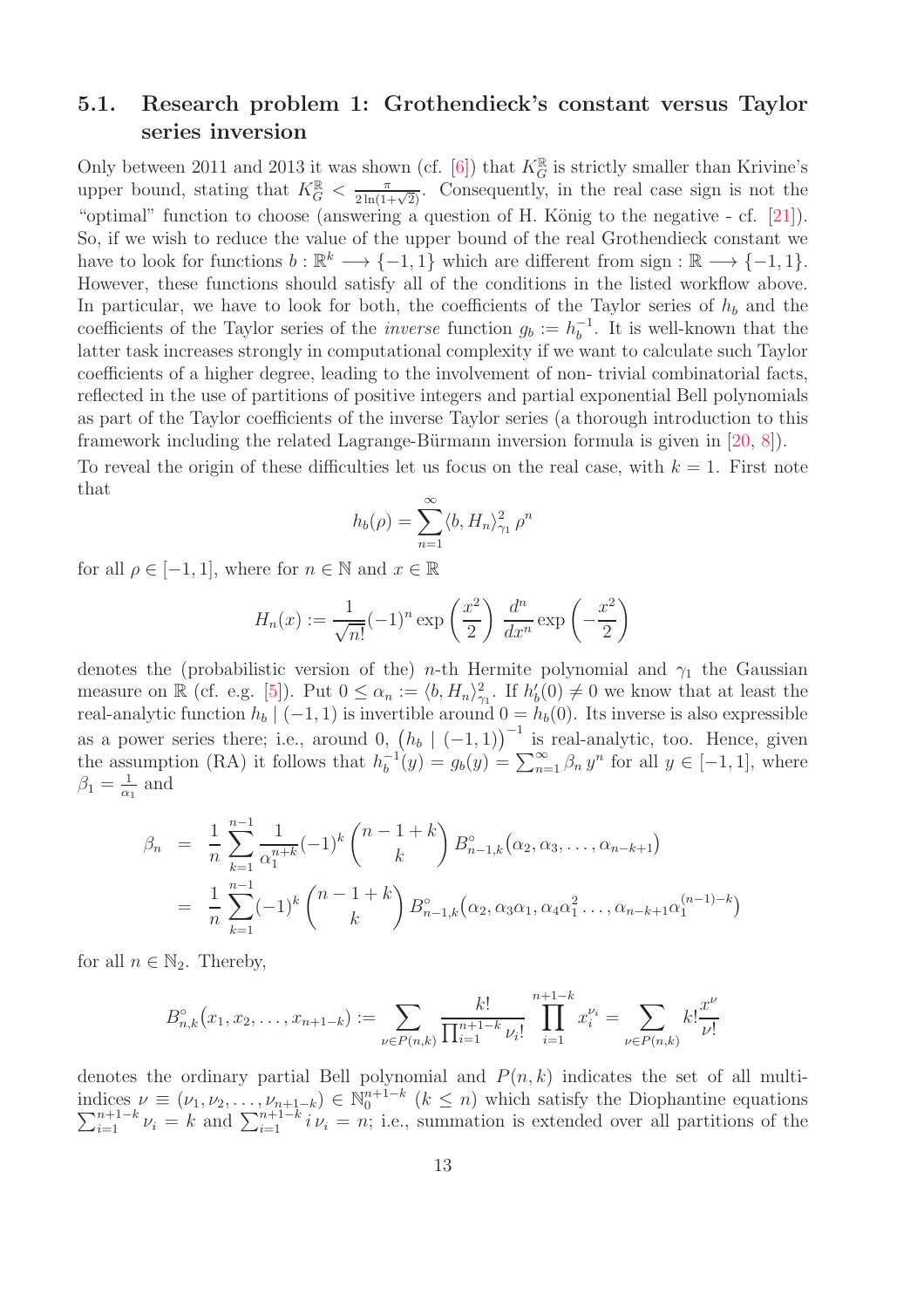number *n* into exactly k summands (cf. e.g. [\[8,](#page-17-4) [9,](#page-17-6) [25\]](#page-18-12)). We explicitly list  $\beta_2, \beta_3, \beta_4, \beta_5, \beta_6$ and  $\beta_7$ :  $\overline{2}$ 

$$
\beta_2 \alpha_1^3 = -\alpha_2 ,
$$
  
\n
$$
\beta_3 \alpha_1^5 = -\alpha_1 \alpha_3 + 2\alpha_2^2 ,
$$
  
\n
$$
\beta_4 \alpha_1^7 = -\alpha_1^2 \alpha_4 + 5 \alpha_1 \alpha_2 \alpha_3 - 5 \alpha_2^3 ,
$$
  
\n
$$
\beta_5 \alpha_1^9 = -\alpha_1^3 \alpha_5 + 6 \alpha_1^2 \alpha_2 \alpha_4 + 3 \alpha_1^2 \alpha_3^2 - 21 \alpha_1 \alpha_2^2 \alpha_3 + 14 \alpha_2^4 ,
$$
  
\n
$$
\beta_6 \alpha_1^{11} = -\alpha_1^4 \alpha_6 + 7 \alpha_1^3 \alpha_2 \alpha_5 + 7 \alpha_1^3 \alpha_3 \alpha_4 - 28 \alpha_1^2 \alpha_2 \alpha_3^2 - 28 \alpha_1^2 \alpha_2^2 \alpha_4 + 84 \alpha_1 \alpha_2^3 \alpha_3 - 42 \alpha_2^5 ,
$$

$$
\beta_7 \alpha_1^{13} = -\alpha_1^5 \alpha_7 + 8 \alpha_1^4 \alpha_2 \alpha_6 + 8 \alpha_1^4 \alpha_3 \alpha_5 + 4 \alpha_1^4 \alpha_4^2 - 36 \alpha_1^3 \alpha_2^2 \alpha_5 - 72 \alpha_1^3 \alpha_2 \alpha_3 \alpha_4 - 12 \alpha_1^3 \alpha_3^3 + 120 \alpha_1^2 \alpha_2^3 \alpha_4 + 180 \alpha_1^2 \alpha_2^2 \alpha_3^2 - 330 \alpha_1 \alpha_2^4 \alpha_3 + 132 \alpha_2^6.
$$

It appears to us that there is a general pattern in these formulas which might lead to an expression of the following type:

$$
n\beta_n \alpha_1^{2n-1} = -n\alpha_1^{n-2}\alpha_n + \sum_{k=2}^{n-2} (-1)^k m_k \binom{(n-1)+k}{k} \alpha_1^{(n-1)-k} p_k(\alpha_2, \alpha_3, \dots, \alpha_n) + (-1)^{n-1} \binom{2(n-1)}{n-1} \alpha_2^{n-1},
$$
  
where  $m_k \in [k]$ ,  $p_k(\alpha_2, \alpha_3, \dots, \alpha_n) := \sum_{(\nu_2, \dots, \nu_n) \in \mathbb{A}_k} \prod_{l=2}^n \alpha_l^{\nu_l}$  and  $\mathbb{A}_k \subset \{\mu \in \mathbb{N}_0^{n-1} : \sum_{l=2}^n l \mu_{l-1} = n-1+k\}.$ 

The strong difficulties are twofold: already in the one-dimensional case we need to know the explicit value of all of the Fourier coefficients

$$
\langle b, H_n \rangle_{\gamma_1} = \frac{1}{\sqrt{2\pi}} \int_{\mathbb{R}} b(x) H_n(x) \exp\left(-\frac{1}{2}x^2\right) dx = \mathbb{E}[b(X)H_n(X)] = \frac{d^n}{dt^n} \mathbb{E}[b(X+t)]\Big|_{t=0},
$$

where  $X \sim N_1(0, 1)$ , together with a closed form expression (if available at all) of all of the coefficients  $\beta_n$ , where the latter involves (in general, unknown values of) ordinary partial Bell polynomials. It appears to us that in general one cannot use proofs by standard induction on  $n \in \mathbb{N}$  to verify statements about Bell polynomials. Here, the Noetherian Induction Principle seems to be more appropriate (cf [\[30\]](#page-19-5)).

At least in the case of Grothendieck's  $b := \text{sign} = 2\mathbb{1}_{[0,\infty)} - 1$  we can show that for all  $n \in \mathbb{N}$ ,

$$
\alpha_{2(n-1)} = 0, \alpha_1 = \frac{2}{\pi}
$$
 and  $\alpha_{2n+1} = \frac{2}{\pi} \frac{((2n-1)!!)^2}{(2n+1)!}$ 

Consequently, if  $n \in \mathbb{N}$ , the (best-known) power series representation of  $g_b(y) = \sin\left(\frac{\pi}{2}\right)$  $\frac{\pi}{2}y)$ leads to the following interesting identity:

$$
(-1)^n \frac{(\pi/2)^{2n+1}}{(2n+1)!} = \beta_{2n+1}
$$
  
=  $\frac{(\pi/2)^{2n+1}}{(2n+1)!} \sum_{k=1}^{2n} (-1)^k \frac{(2n+k)!}{k!} B_{2n,k}^{\circ} \left(0, \frac{1}{6}, 0, \frac{3}{40}, 0, \frac{5}{112}, \dots, \frac{1+(-1)^{k+1}}{2} \frac{((2n-k)!!)^2}{(2n-k+2)!}\right)$ 

.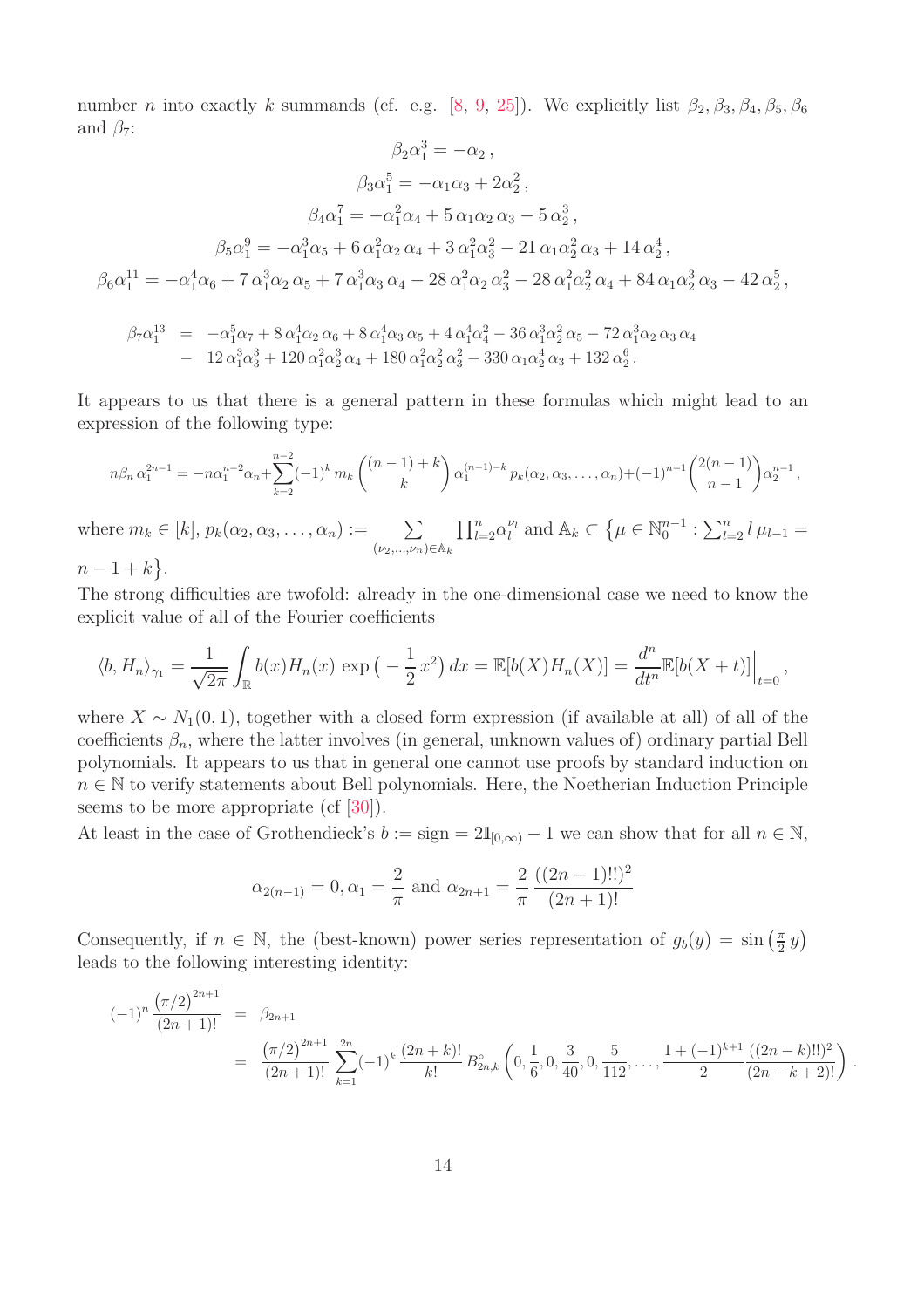However, already in this case we don't know a closed form expression for the numbers  $B_{2n,k}^{\circ}\left(0,\frac{1}{6}\right)$  $\frac{1}{6}, 0, \frac{3}{40}, 0, \frac{5}{112}, \ldots, \frac{1+(-1)^{k+1}}{2} \frac{((2n-k)!!)^2}{(2n-k+2)!}$ . An even stronger problem appears in the complex case, since already a closed-form formula for the coefficients of the Taylor series of the inverse of the Haagerup function is still unknown (cf. [\[17\]](#page-18-9)). Here, we would like to list the very recent paper [\[34\]](#page-19-6), where the authors point to similar difficulties including the formulation of related - open - problems. Moreover, the solved examples in [\[34\]](#page-19-6) show the large barriers which we have to resolve while working with (partial) Bell polynomials. Here, [\[30\]](#page-19-5) will disclose further surprising properties of these polynomials. In particular, we will provide a closed form sum representation of the polynomials underlying a very useful - recursive - construction of T. M. Apostol (see [\[2\]](#page-17-7)) of the coefficients of the Taylor series of inverse functions.

Therefore, given the intrinsic combinatoric and computational complexity regarding the determination of the Taylor series coefficients of the Taylor series of the non-CCP function  $q_b$ (via the Fa $\acute{a}$ -di Bruno formula), related research problems (which actually do not require any knowledge of the Grothendieck inequality) could be the following ones:

(1-RP1) Let  $n \in \mathbb{N}_4$  and  $k \in \{2, 3, \ldots, n-2\}$ . Recall that

$$
n\beta_n \alpha_1^{2n-1} = -n\alpha_1^{n-2}\alpha_n + \sum_{k=2}^{n-2} (-1)^k m_k \binom{(n-1)+k}{k} \alpha_1^{(n-1)-k} p_k(\alpha_2, \alpha_3, \dots, \alpha_n) + (-1)^{n-1} \binom{2(n-1)}{n-1} \alpha_2^{n-1}
$$

.

,

Prove this representation and determine  $\mathbb{A}_k$  and the numbers  $m_k$  therein explicitly (if feasible at all)!

(1-RP2) Continue to investigate the structure of partial Bell polynomials; possibly with the aid of high-performance computers and related (algebraic) software tools.

#### 5.2. Research problem 2: Grothendieck's inequality and copulas

If we thouroughly overhaul the CCP function  $[-1, 1] \ni \rho \mapsto \frac{2}{\pi} \arcsin(\rho)$  we recognise that some knowledge of Gaussian copulas (i.e., finite-dimensional multivariate distribution functions of univariate marginals generated by the distribution function of Gaussian random vectors - cf. e.g. [\[35,](#page-19-7) [26,](#page-19-8) [40\]](#page-19-9) and [\[28\]](#page-19-10)) and (the probabilistic version) of the Hermite polynomials might become very fruitful regarding our indicated search for different " suitable" CCP functions.  $[-1, 1] \ni \rho \mapsto \psi(\frac{1}{2})$  $\frac{1}{2}, \frac{1}{2}$  $\frac{1}{2}$ ; t) =  $\frac{2}{\pi}$  arcsin( $\rho$ ) namely reveals as a special case of the CCP function

$$
[-1,1]\ni \rho\mapsto \psi(p,p;\rho)=\frac{1}{c(p)}\sum_{n=1}^\infty\frac{1}{n}\,H_{n-1}^2(\Phi^{-1}(p))\,\rho^n=\frac{1}{2\pi\,p(1-p)}\,\exp\left(-(\Phi^{-1}(p))^2\right)\rho\sum_{n=0}^\infty\frac{1}{n+1}\,H_n^2(\Phi^{-1}(p))\,\rho^n
$$

where  $0 < p < 1$  and

$$
c(p) := \frac{p(1-p)}{\varphi^2(\Phi^{-1}(p))} = 2\pi p(1-p) \exp((\Phi^{-1}(p))^2) = \sum_{n=0}^{\infty} \frac{1}{n+1} H_n^2(\Phi^{-1}(p)).
$$

If we put  $b_p := 2\mathbb{1}_{\{\Phi^{-1}(p),\infty\}} - 1 = 1 - 2\mathbb{1}_{(-\infty,\Phi^{-1}(p))} \in \{-1,1\}$ , then the tetrachoric series expansion of the bivariate Gaussian copula (cf. [\[16,](#page-18-13) [24,](#page-18-14) [3\]](#page-17-8)) implies the following generalisation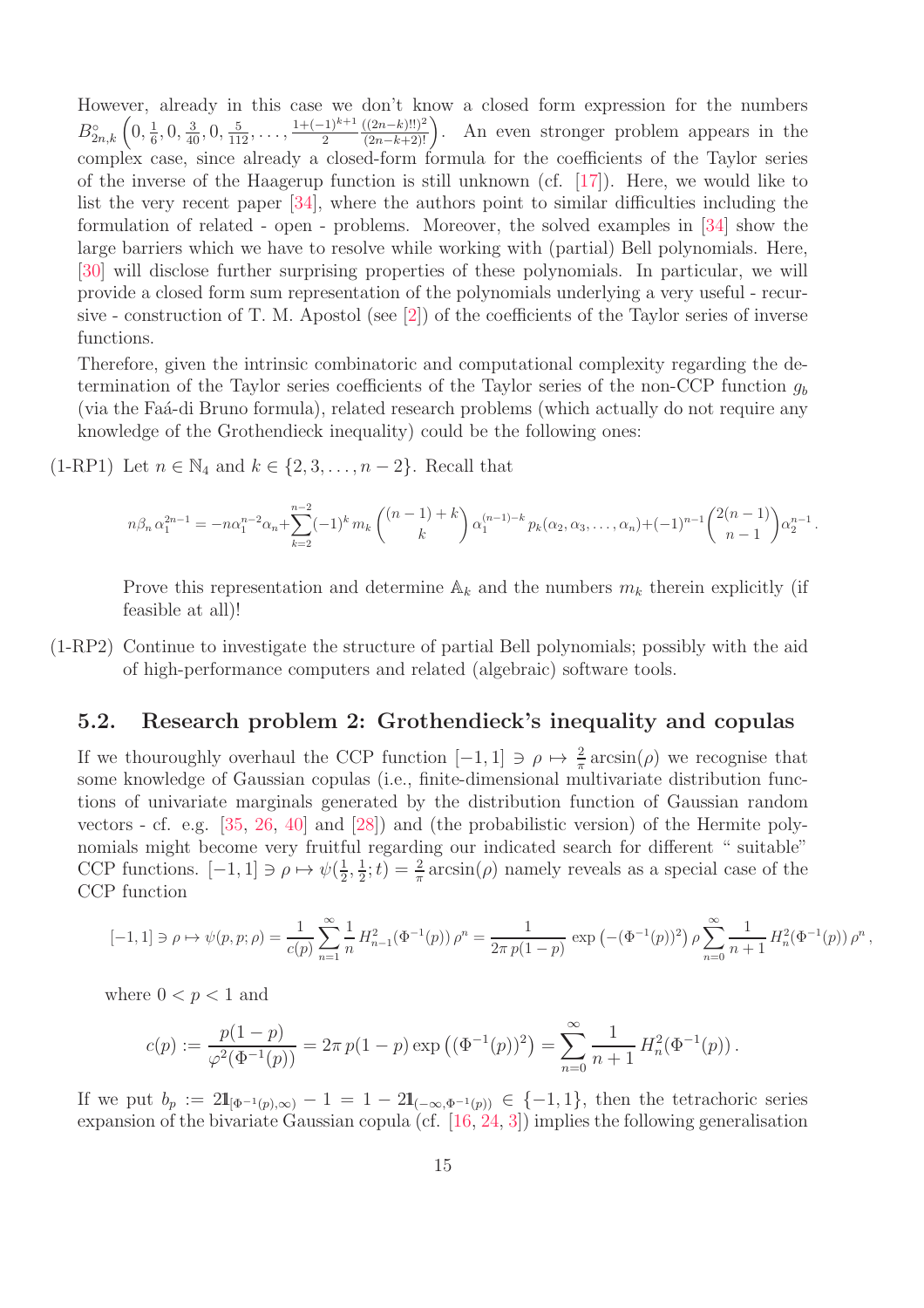of Grothendieck's identity:

$$
h_p(\rho) := h_{b_p}(\rho) : = \mathbb{E}\big[b_p(X)\,b_p(Y)\big] = (2p-1)^2 + \frac{2}{\pi}\exp\big(-(\Phi^{-1}(p))^2\big)\sum_{n=1}^{\infty}\frac{1}{n}H_{n-1}^2(\Phi^{-1}(p))\rho^n
$$
  
=  $(2p-1)^2 + 4p(1-p)\psi(p,p;\rho).$ 

Due to our construction of  $\psi(p, p; \cdot)$  the latter is clearly equivalent to

$$
\rho(b_p(X), b_p(Y)) = \psi(p, p; \rho)
$$

for all  $p \in (0,1)$ ,  $\rho \in [-1,1]$  and  $(X,Y) \sim N_2(0,\Sigma_2(\rho))$ , where  $\rho(b_p(X),b_p(Y))$  denotes Pearson's correlation coefficient between the random variables  $b_p(X)$  and  $b_p(Y)$ . Unfortunately,

$$
h_p(\rho) = \psi(p, p; \rho)
$$
 for all  $\rho \in [-1, 1]$  iff  $p = \frac{1}{2}$ .

These facts imply the following research problems at least:

- (2-RP1) Prove whether there are  $p \in (-1,1) \setminus \{\frac{1}{2}\}\$  and functions  $\chi_p : \mathbb{R} \longrightarrow \{-1,1\}$  such that  $\psi(p, p; \rho) = h_{\chi_p}(\rho) = \mathbb{E}[\chi_p(X) \chi_p(Y)]$  for all  $\rho \in [-1, 1]$  and  $(X, Y) \sim N_2(0, \Sigma_2(\rho)),$  so that the condition (SIGN) of our workflow is satisfied for  $h_{\chi_p}$ .
- (2-RP2) Generalise the above approach (which is built on the tetrachoric series of the bivariate Gaussian copula) to the *n*-variate case, where  $n \in \mathbb{N}_3$  and adapt problem (2-RP1) accordingly.
- (2-RP3) Verify whether the above approach can be transferred to the complex case. Could we then similarly generalise the Haagerup identity?
- $(2-RP4)$  If  $(2-RP1)$ , respectively  $(2-RP2)$  holds, prove whether the remaining conditions  $(H)$ , (RA), (ABS) and (PI1) of the workflow hold. If this were the case calculate (respectively approximate numerically) the related upper bound of  $K_G^{\mathbb{R}}$ . Include high-performance computers and computer algebra systems if necessary.

#### 5.3. Research problem 3: Grothendieck's inequality and non-commutative dependence structures in quantum mechanics

Even a mathematical modelling of *non-commutative dependence* in quantum theory and its applications to quantum information and quantum computation is strongly linked with the existence of the real Grothendieck constant  $K_G^{\mathbb{R}}$ .

The latter can be very roughly adumbrated as follows: the experimentally proven non-Kolmogorovian (non-commutative) nature of the underlying probability theory of quantum physics leads to the well-known fact that in general a normal state of a composite quantum system cannot be represented as a convex combination of a product of normal states of the subsystems. This phenomenon is known as entanglement or quantum correlation. The Einstein-Podolsky-Rosen paradox, the violation of Bell's inequalities (limiting spatial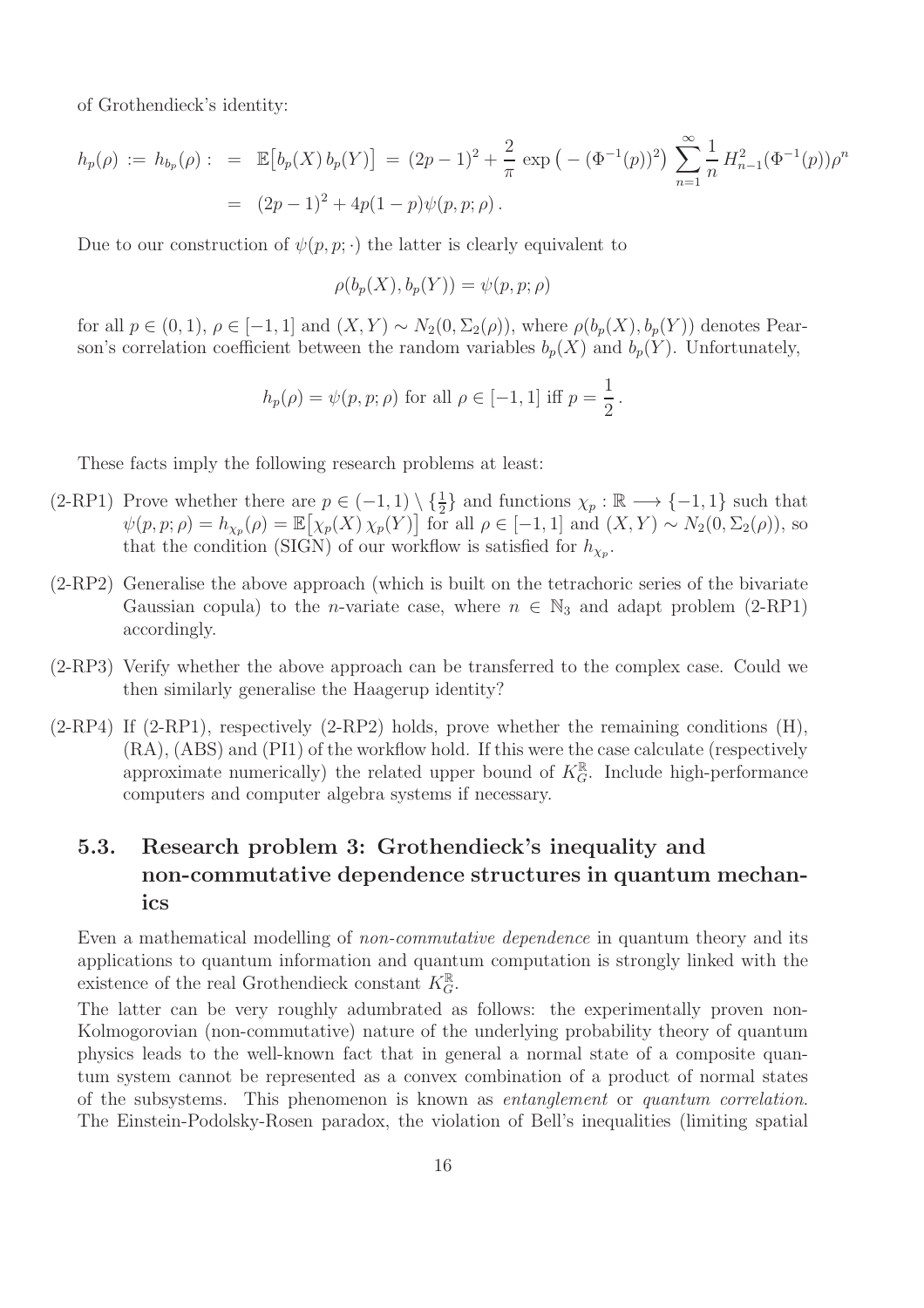correlation) and the Leggett-Garg inequalities (limiting temporal correlation) in quantum mechanics and related theoretical and experimental research implied a particular focus on a deeper understanding of this type of correlation - and hence to the modelling of a specific type of dependence of two (ore more) quantum observables in a composite quantum system, measured by two (or more) space-like separated instruments, each one having a classical parameter (such as the orientation of an instrument which measures the spin of a particle). The transition probability function, i. e., the joint probability distribution of observables in some fixed state of the system (considered as a function of the above-mentioned parameters) may violate Bell's inequalities and is therefore not realisable in "classical" (commutative) physics. The surprising fact, firstly recognised by B.S. Tsirelson (cf. [\[38,](#page-19-11) [39\]](#page-19-12) and [\[31\]](#page-19-3)), is that also this - experimentally verified - gap is an implication of the existence of the real Grothendieck constant  $K_G^{\mathbb{R}} > 1!$ <sup>†</sup> In other words,  $K_G^{\mathbb{R}}$  indicates "how non-local quantum mechanics can be at most".

Already in the classical Kolmogorovian model, i. e., in the framework of probability space triples  $(\Omega, \mathcal{F}, \mathbb{P})$ , a rigorous description of tail dependence - which exceeds the standard dependence measure, given by Pearson's correlation coefficient, is a challenging task. To disclose (and simulate) the geometry of dependence one has to determine finite-dimensional multivariate distribution functions of univariate marginals, hence copulas. In the description of research problem 2 we have seen that Gaussian copulas are lurking in Grothendieck's identity. More precisely, we have (cf. [\[36\]](#page-19-13)):

Example (Stieltjes, 1889). Let  $\rho \in [-1, 1]$ . Let  $X, Y \sim N_1(0, 1)$  such that  $\mathbb{E}[XY] = \rho$ . Then

$$
\mathbb{E}[\text{sign}(X)\text{sign}(Y)] = 4C\left(\frac{1}{2}, \frac{1}{2}; \rho\right) - 1 = \frac{2}{\pi}\arcsin(\rho) = \frac{2}{\pi}\arcsin(\mathbb{E}[XY]),
$$

where  $[-1, 1] \ni \rho \mapsto C\left(\frac{1}{2}\right)$  $\frac{1}{2}, \frac{1}{2}$  $(\frac{1}{2}; \rho)$  denotes the bivariate Gaussian copula with Pearson's correlation coefficient  $\rho$  as parameter, evaluated at  $(\frac{1}{2}, \frac{1}{2})$  $(\frac{1}{2})$ .

Keeping a non-commutative version of Grothendieck's inequality at the back of our mind (cf. [\[33,](#page-19-1) [38,](#page-19-11) [39\]](#page-19-12)) these facts might lead to problems of the following type:

- (3-RP1) Look for objects like "non-commutative copulas", leading to a search for "non- commutative distribution functions".
- (3-RP2) Create a "multivariate" spectral theory of non-commuting normal operator tuples and introduce non-commutative tail dependency measures in non-commutative  $C^*$ -algebras and operator spaces.

We finish this research list with a few completely open questions and a conclusion:

Can we remove the underlying Gaussian structure in Grothendieck's inequality (for both fields,  $\mathbb R$  and  $\mathbb C$ ) and implement tail dependent distribution functions instead (such as the generalized extreme value (GEV) distribution) and maintain the inequality? If this were the case, could that approach also be used to improve the lower and the upper bound of the Grothendieck constant? What about infinitely divisible probability distributions in general? It is very likely that just the use of correlation matrices in the trace inequality version of GT would then no longer suffice.

<span id="page-16-0"></span><sup>†</sup>also known as Tsirelson bound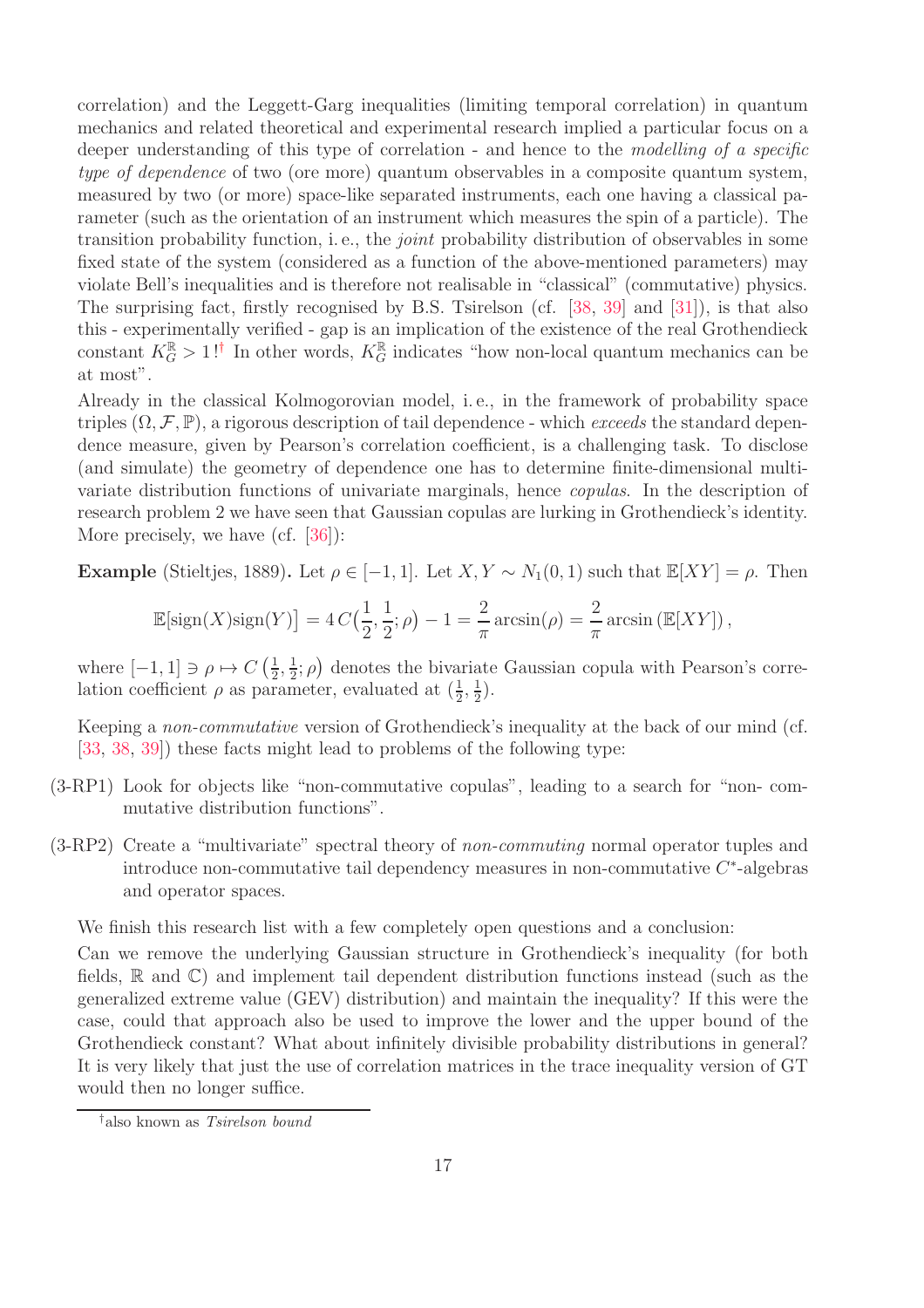#### 5.4. Conclusion

Apart from its comprehensive mathematical fascination and richness the highly fascinating open problem of determining the value of the both Grothendieck constants  $K_G^{\mathbb{R}}$  and  $K_G^{\mathbb{C}}$ meanwhile is deeply linked with different fields, even including applications in computer science, high-dimensional data analyis and quantum mechanics. Therefore, related research very likely would lead to a very fruitful exchange of related information and collaboration with experts from different fields, working in theory and in practice.

Any comments, remarks, questions, ideas, corrections and suggestions are highly welcome!

Acknowledgments. I would like to thank Feng Qi for very helpful comments including the correction of a hidden typo in Section 5.1.

### <span id="page-17-1"></span>References

- <span id="page-17-7"></span>[1] G. E. Andrews, R. Askey, and R. Roy. Special functions. Cambridge University Press (1999).
- <span id="page-17-8"></span>[2] T. M. Apostol. Calculating higher derivatives of inverses. Am. Math. Mon. 107, No. 8, 738-741 (2000).
- [3] A.F. Atiya., and H.A. Fayed. A novel series expansion for the multivariate normal probability integrals based on Fourier series. Math. Comput. 83, No. 289, 2385-2402 (2014).
- <span id="page-17-3"></span>[4] A. Belton, D. Guillot, A. Khare, and M. Putinar. Matrix positivity preservers in fixed dimension. I. Adv. Math. 298, 325-368 (2016).
- <span id="page-17-5"></span>[5] V. I. Bogachev. Gaussian measures. Transl. from the Russian by the author. Mathematical Surveys and Monographs. 62. Providence, RI: American Mathematical Society (AMS). xii (1998).
- <span id="page-17-0"></span>[6] M. Braverman, K. Makarychev, Y. Makarychev, and A. Naor. The Grothendieck constant is strictly smaller than Krivine's bound. Forum Math. Pi 1, Paper No. e4,  $\frac{1}{2}$  p. (2013). *[https: // arxiv. org/ abs/ 1103. 6161](https://arxiv.org/abs/1103.6161)* (2011).
- <span id="page-17-2"></span>[7] J. Briët, F. de Oliveira, M. Fernando, and F. Vallentin. Grothendieck inequalities for semidefinite programs with rank constraint. Theory Comput. 10, Paper No. 4, 77-105  $(2014).$
- <span id="page-17-4"></span>[8] L. Comtet. Advanced combinatorics. The art of finite and infinite expansions. Translated from the French by J. W. Nienhuys. Rev. and enlarged ed. Dordrecht, Holland - Boston, U.S.A.: D. Reidel Publishing Company (1974).
- <span id="page-17-6"></span>[9] D. Cvijović. New identities for the partial Bell polynomials. Appl. Math. Lett.  $24$ , No. 9, 1544-1547 (2011).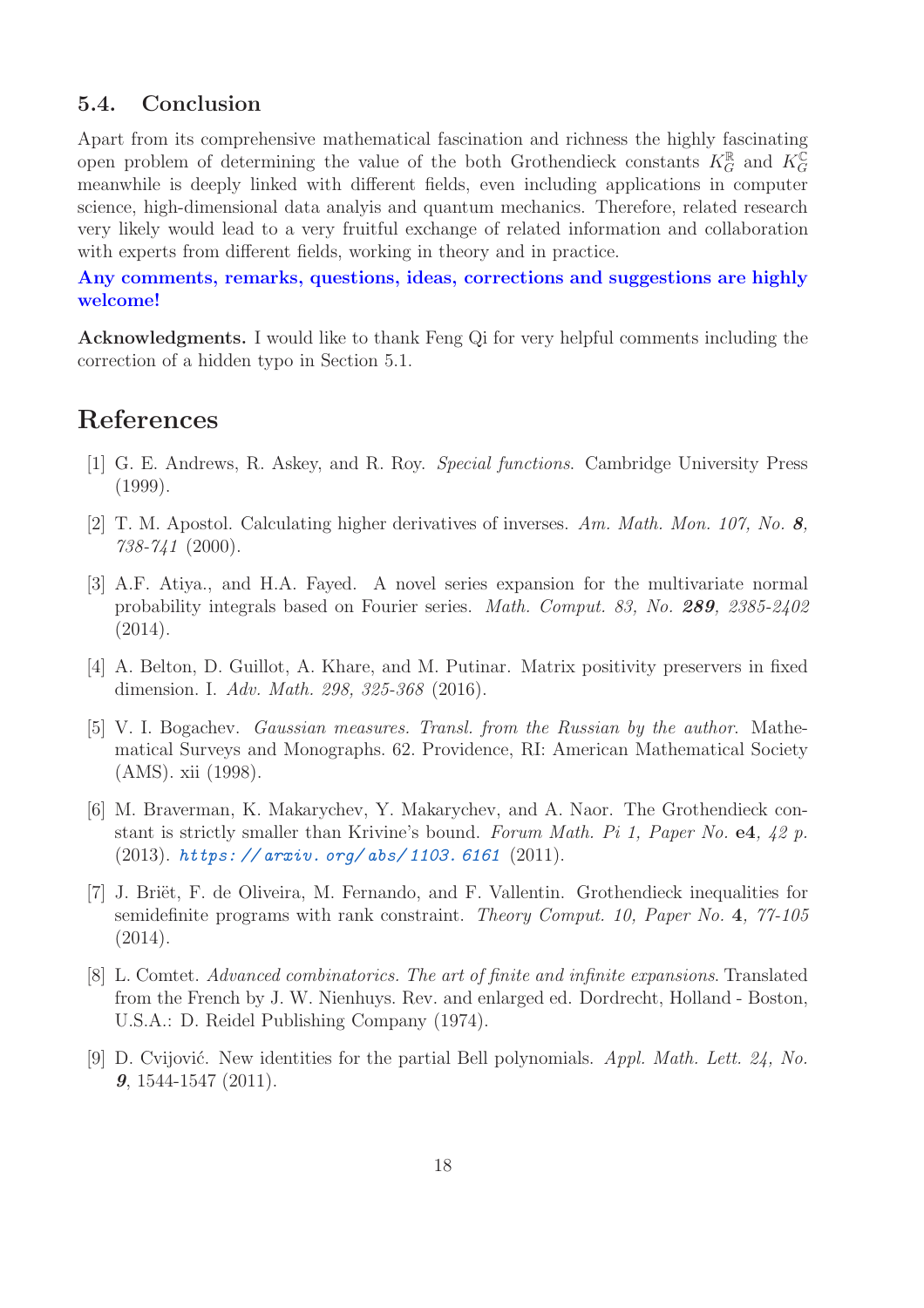- <span id="page-18-2"></span><span id="page-18-1"></span>[10] A. Defant, and K. Floret. Tensor norms and operator ideals. North-Holland Mathematics Studies 176. North-Holland, Amsterdam (1993).
- <span id="page-18-4"></span>[11] J. Diestel, J. Fourie, and J. Swart. The metric theory of tensor products. Grothendieck's résumé revisited. American Mathematical Society (AMS), Providence, RI (2008).
- <span id="page-18-6"></span>[12] C. Dwork, A. Nikolov, and K. Talwar. Efficient Algorithms for Privately Releasing Marginals via Convex Relaxations. Discrete Comput. Geom., 53:650-673 (2015).
- <span id="page-18-0"></span>[13] S. Friedland, L.-H. Lim, and J. Zhang. An elementary and unified proof of Grothendieck's inequality. Enseign. Math. (2) 64, No. 3-4, 327-351 (2018).
- <span id="page-18-3"></span>[14] A. Grothendieck. Résumé de la Théorie Métrique des Produit Tensoriels Topologiques. Bol. Mat. Sao Paulo, 8, 1-79 (1953).
- [15] M. X. Goemans and D. P. Williamson. Improved Approximation Algorithms for Maximum Cut and Satisfiability Problems Using Semidefinite Programming. J. Assoc. Comp. Machinery., *Vol. 42, No. 6*, 1115-1145 (1995).
- <span id="page-18-13"></span><span id="page-18-9"></span>[16] S. S. Gupta. Probability integrals of multivariate normal and multivariate t. Ann. Math. Stat. 34, 792-828 (1963).
- [17] U. Haagerup. A new upper bound for the complex Grothendieck constant. Isr. J. Math. 60, No. 2, 199-224 (1987).
- [18] B. Harris, A. P. Soms. The use of the tetrachoric series for evaluating multivariate normal probabilities. J. Multivariate Anal. 10, 252-267 (1980).
- <span id="page-18-11"></span><span id="page-18-8"></span>[19] R. A. Horn, and C. R. Johnson. Matrix analysis. 2nd ed. Cambridge University Press (2013).
- [20] K. Knopp. Theory and application of infinite series. Transl. from the 2nd ed. and revised in accordance with the Fourth by R. C. H. Young. London-Glasgow: Blackie & Son, Ltd. XII (1951).
- <span id="page-18-10"></span>[21] H. König. On an extremal problem originating in questions of unconditional convergence. Recent progress in multivariate approximation (Witten-Bommerholz, 2000), ser. Internat. Ser. Numer. Math. Basel: Birkhäuser, vol. 137, pp. 185-192 (2001).
- <span id="page-18-7"></span>[22] J.L. Krivine. Sur la constante de Grothendieck. C. R. Acad. Sci. Paris Ser. A 284, 445-446 (1977).
- <span id="page-18-5"></span>[23] J. Lindenstrauss, and A. Pełczyński. Absolutely summing operators in  $L_p$ -spaces and their applications. Stud. Math. 29, 275-326 (1968).
- <span id="page-18-14"></span>[24] C. Meyer. The bivariate normal copula. *Commun. Stat.*, *Theory Methods 42*, *No.* 13, 2402-2422 (2013).
- <span id="page-18-12"></span>[25] M. Masjed-Jamei, Z. Moalemi, W. Koepf, and H.M. Srivastava. An extension of the Taylor series expansion by using the Bell polynomials. Rev. R. Acad. Cienc. Exactas Fís. Nat., Ser. A Mat., RACSAM 113, No. 2, 1445-1461 (2019).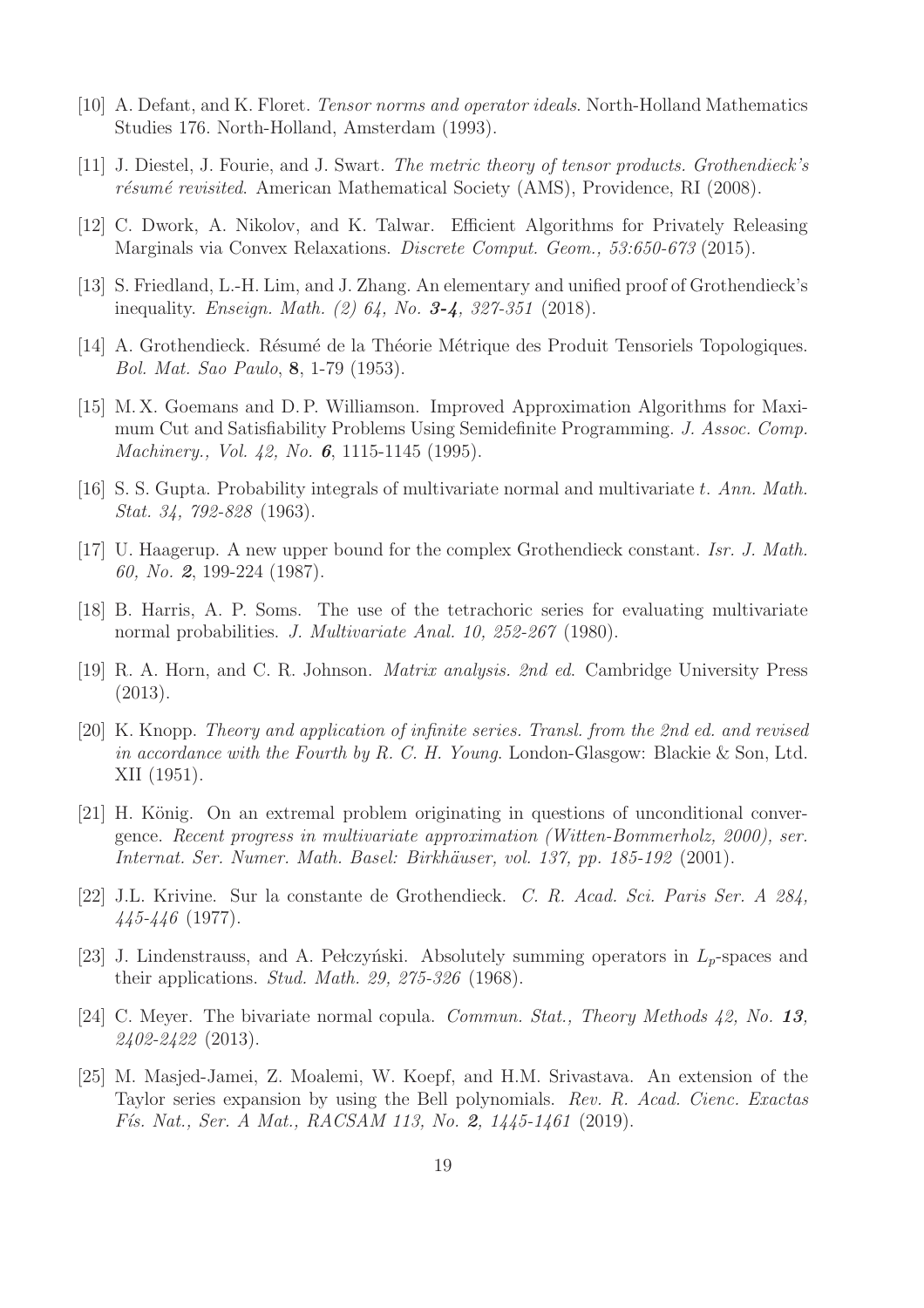- <span id="page-19-8"></span><span id="page-19-2"></span>[26] R. B. Nelsen. An introduction to copulas. 2nd ed. Springer Series in Statistics. Springer, New York (2006).
- [27] H. Niemi. Grothendieck's inequality and minimal orthogonally scattered dilations. Probability theory on vector spaces III, Proc. Conf., Lublin/Pol. 1983, Lect. Notes Math. 1080, 175-187 (1984).
- <span id="page-19-10"></span>[28] F. Oertel. An analysis of the Rüschendorf transform - with a view towards Sklar's Theorem. Depend. Model., Vol. 3, No. 1, 113-125 (2015).
- [29] F. Oertel. Grothendieck's inequality and mappings between correlation matrices: towards an improved upper bound of the Grothendieck constant (NB: title on an interim basis). Work in progress.
- <span id="page-19-5"></span><span id="page-19-3"></span>[30] F. Oertel. A convolution approach to ordinary partial Bell polynomials: Apostol's approach revisited (NB: title on an interim basis). Work in progress.
- <span id="page-19-0"></span>[31] C. Palazuelos. Random constructions in Bell inequalities: a survey. Found. Phys. 48, No. 8, 857-885 (2018).
- <span id="page-19-1"></span>[32] A. Pietsch. Operator ideals. North-Holland Mathematical Library 20. North-Holland, Amsterdam (1980).
- [33] G. Pisier. Grothendieck's theorem, past and present. Bull. Am. Math. Soc., New Ser. 49, No. 2, 237-323 (2012). Cf. also: <http://www.math.tamu.edu/~pisier/grothendieck.UNCUT.pdf>.
- <span id="page-19-7"></span><span id="page-19-6"></span>[34] F. Qi, D.-W. Niu, D. Lim, and Y.-H. Yao. Special values of the Bell polynomials of the second kind for some sequences and functions. J. Math. Anal. Appl. 491, no. 2 (2020).
- [35] A. Sklar. Fonctions de répartition à  $n$  dimensions et leurs marges. Publications de l'Institut Statistique de l'Université de Paris 8, 229-231 (1959).
- <span id="page-19-13"></span>[36] T.S. Stieltjes. Extrait d'une lettre adressé à M. Hermite. *Bull. Sci. Math. Ser. 2 13:170* (1889).
- <span id="page-19-4"></span>[37] B. Szörényi. Characterizing Statistical Query Learning: Simplified Notions and Proofs. R. Gavaldà et al (Eds.): Algorithmic Learning Theory. 20th international conference, ALT 2009, Porto, Portugal, October 3–5, 2009. Lecture Notes in Artificial Intelligence 5809, 186-200. Springer Berlin (2009).
- <span id="page-19-11"></span>[38] B.S. Tsirelson. Quantum generalizations of Bell's inequality. Lett. Math. Phys. 4, no. 2, 93-100 (1980).
- <span id="page-19-12"></span>[39] B.S. Tsirelson. Some results and problems on quantum Bell-type inequalities. Hadronic J. Suppl. 8, no. 4, 329-345 (1993).
- <span id="page-19-9"></span>[40] M. Úbeda Flores, E. de Amo Artero, F. Durante, and J. Fernández-Sánchez (editors). Copulas and Dependence Models with Applications. Contributions in Honor of Roger B. Nelsen. Springer (2017).